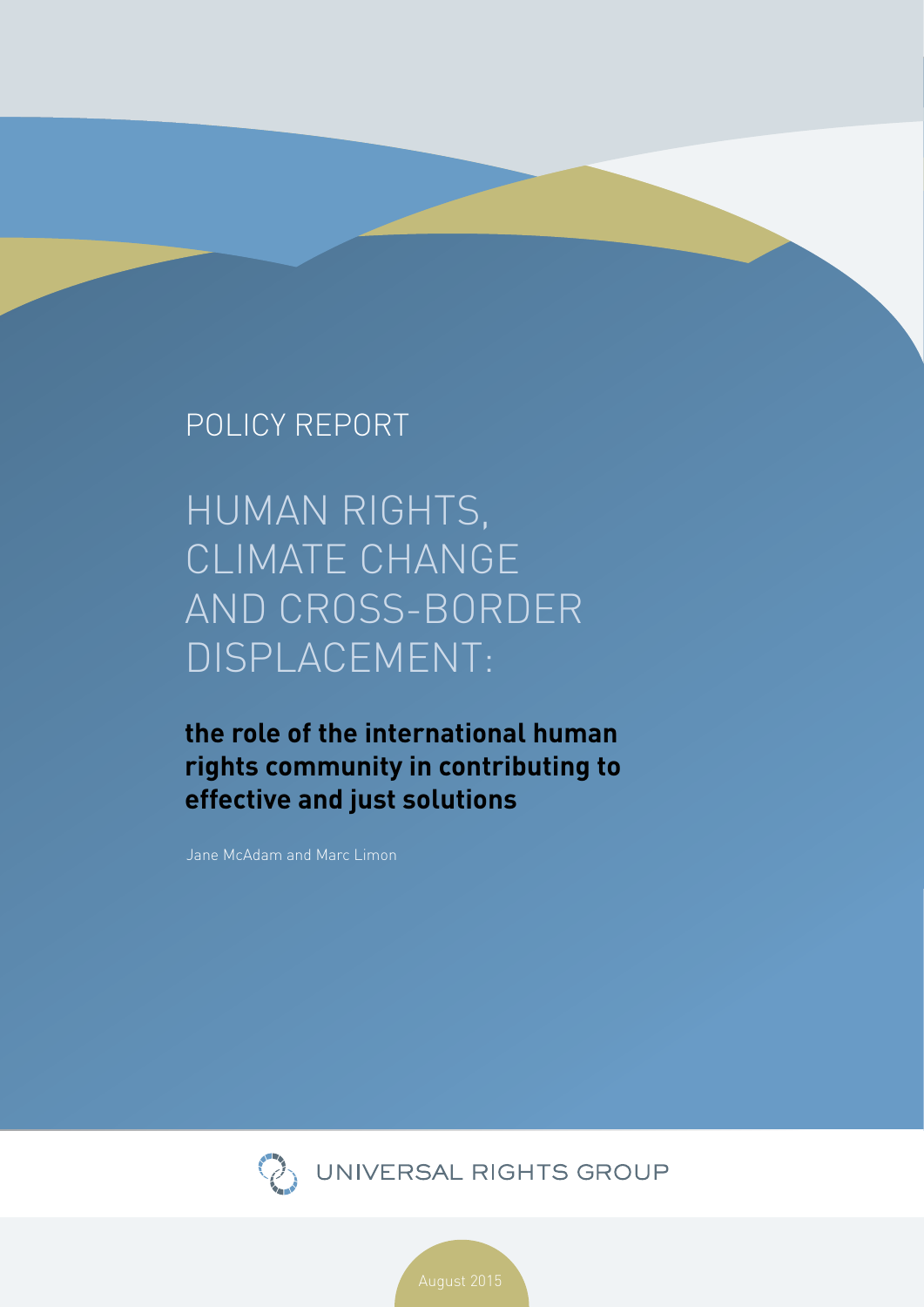# **preface**

The links between climate change and human rights are more widely accepted than ever before. The Human Rights Council has adopted a series of resolutions calling attention to the effects of climate change on the full enjoyment of human rights, and the Conference of the Parties to the UNFCCC has also recognised that 'the adverse effects of climate change have a range of direct and indirect implications for the effective enjoyment of human rights.' While climate change impacts have implications for the human rights of individuals in all parts of the world, it is well established that the rights of those in already vulnerable situations are at particular risk. As sea levels rise and extreme weather events increase in frequency and magnitude, more and more people in such situations are expected to be displaced by disasters, some of them across international borders. And yet, despite a growing recognition of the human rights implications of climate change, including in the context of human displacement, and despite an understanding that adherence to international human rights commitments and principles can help to strengthen policymaking in response to global warming, relatively few concrete steps have been taken to bring a human rights perspective to climate negotiations. Likewise, beyond expressing concern about a possible human rights protection gap for the increasing number of people who are expected to be displaced across borders in the context of climate change, the international community has not done enough to consider how to fill that gap. This report is an important step towards clarifying what UN bodies can and should do to begin to safeguard human rights against the effects of climate change, including in the context of human displacement.

#### **John H Knox**

UN Special Rapporteur on Human Rights and the Environment Henry C Lauerman Professor of International Law Wake Forest University School of Law

#### © Universal Rights Group 2015

#### Acknowledgements

The authors would like to acknowledge the contribution of a number of researchers who helped prepare this Policy Brief, including Rebecca Dowd, Asu Durmus, Diya Jugessur and Kunal Sharma.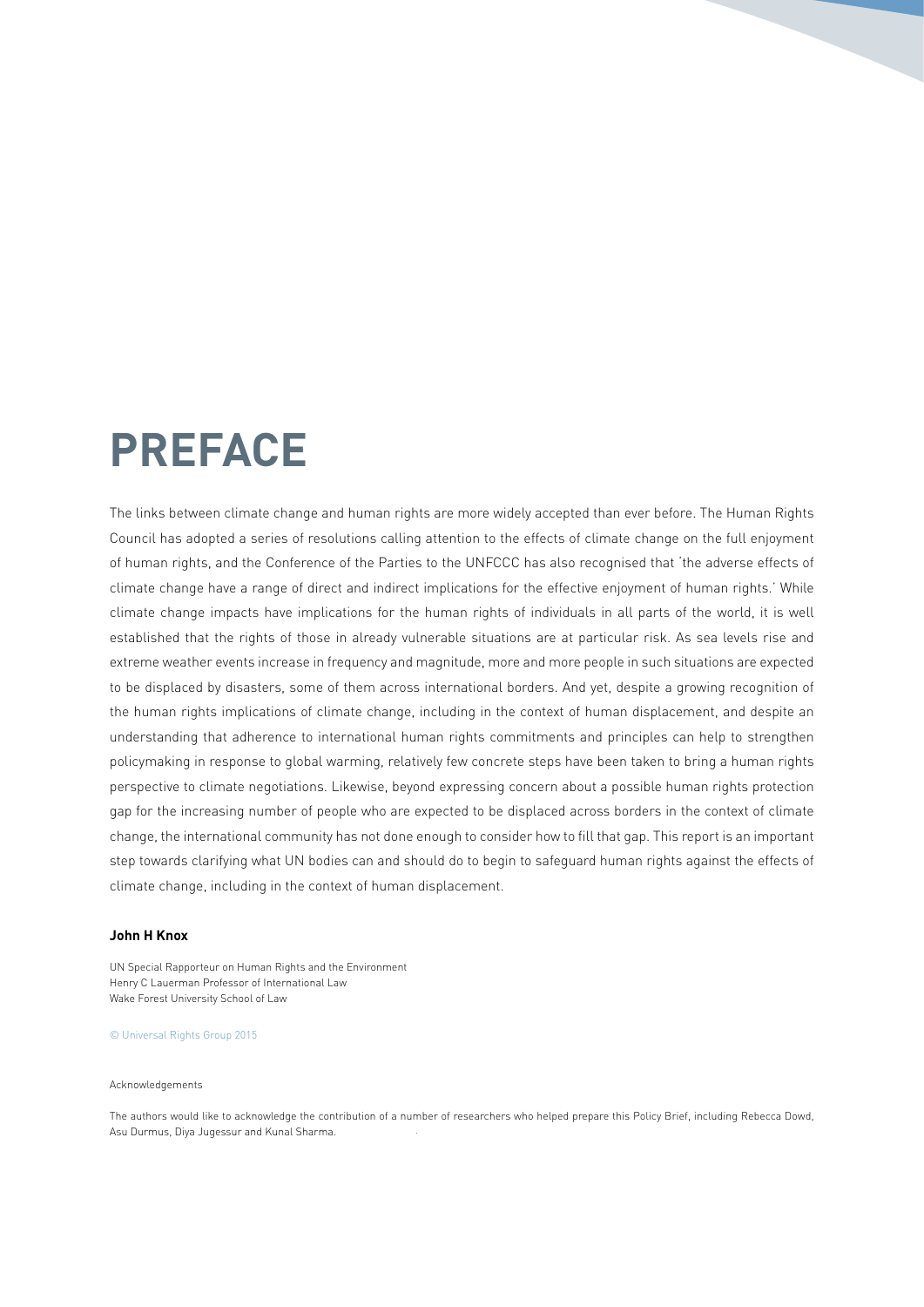# **table of contents**

| <b>Executive Summary</b>                  | $\mathcal{P}$ |
|-------------------------------------------|---------------|
| Introduction                              | b             |
| Part I:                                   |               |
| Human rights and climate change:          |               |
| from Malé to Geneva, from Cancún to Paris |               |
| Part II:                                  |               |
| Human rights and climate                  |               |
| change-related displacement               | 13            |
| Part III:                                 |               |
| What's next?                              |               |

ISBN: 978-2-9700961-5-3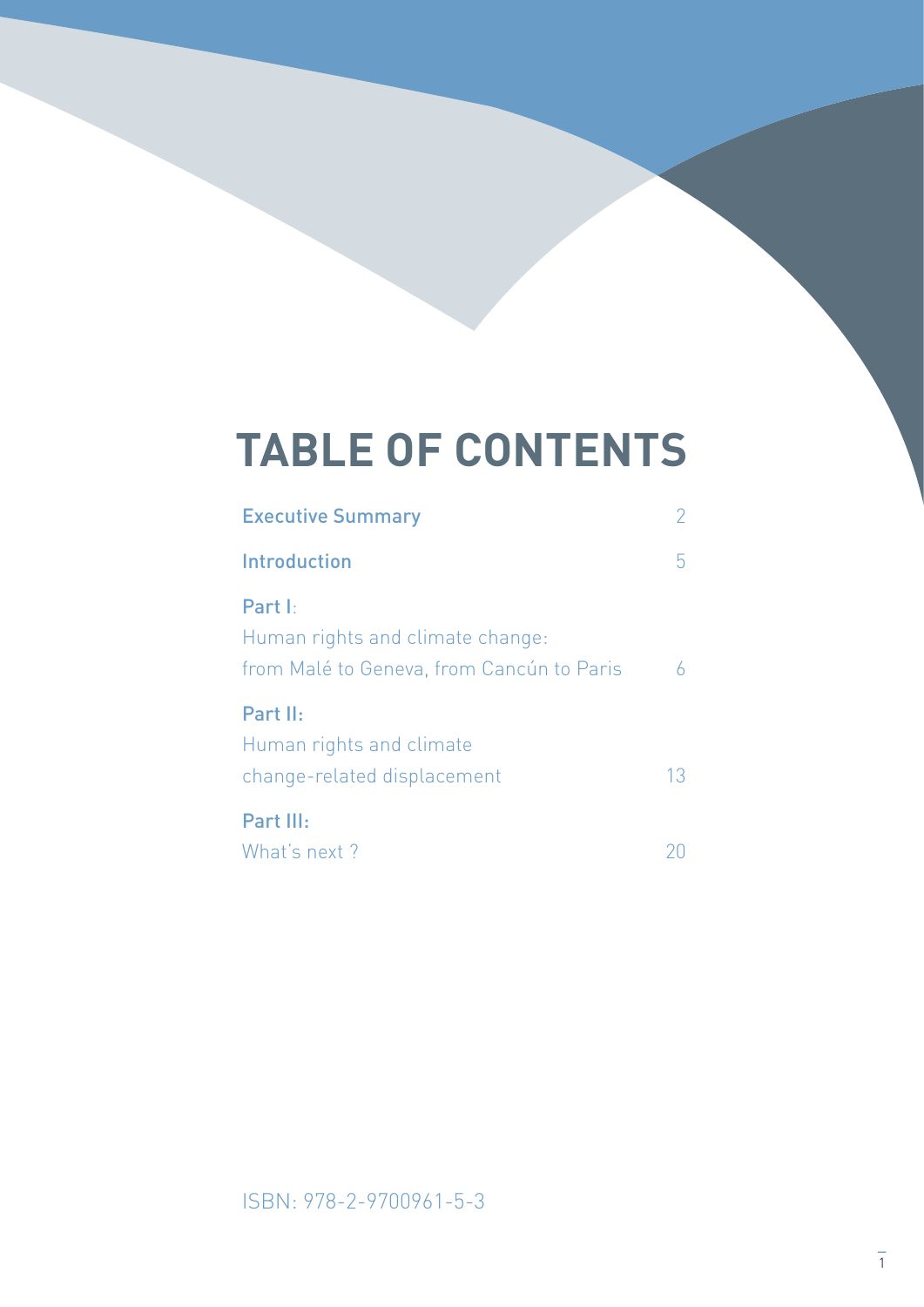# **Executive summary**

In October 2014, in his first press conference after being appointed UN High Commissioner for Human Rights, Zeid Ra'ad Al Hussein spoke of the 'stark and vital' implications of climate change for the full enjoyment of human rights, and drew attention to the 'multiple implications' of climate change 'for displacement, statelessness, land-rights, resources, security and development.'1

Some may find it strange that the UN's most senior human rights official would use his first press conference to highlight an issue seemingly far beyond his official remit: climate change. However, as the High Commissioner made clear, global warming is not only one of the greatest environmental challenges of our time, it is also one of the greatest human challenges, with immediate and acute implications for the enjoyment of human rights.

With that in mind, the 21st Conference of the Parties (COP21) to the United Nations Framework Convention on Climate Change (UNFCCC), to be held in Paris later this year, will not only be one of the most important environmental conferences ever held, but also one of the most important human rights gatherings of the past half-century. The ability of states to reach – or not – a new and ambitious global agreement in Paris will have a determinative impact on the lives, prospects, hopes, dignity and rights of millions of people around the world.

<span id="page-3-0"></span>The consequences of climate change for the enjoyment of human rights have been considered and recognised by the UN on many occasions. Both the UN Human Rights Council (the Council $l^2$  and the Conference of the Parties to the UNFC (COP UNFCCC) 3 have recognised that climate change impacts, such as rising sea levels and more frequent and severe extreme weather events, undermine a range of internationally-protected human rights – from the rights to water and sanitation, to food, to health, to adequate housing, and even to life. What is more, the Council and the COP UNFCCC have acknowledged that these consequences are felt most acutely by individuals in already vulnerable situations, such as young children, the elderly, persons with disabilities, and indigenous groups. This, in turn, raises concerns about equality and non-discrimination, and highlights the issue of 'climate injustice' – that those

suffering most due to climate change have contributed least to the problem.

The international community has also repeatedly called for human rights principles to be integrated into global climate change policy responses, in order to strengthen those responses and make them more reflective of, and accountable to, the needs of vulnerable people.

For example, in resolution 10/4, the Council stated that 'human rights obligations and commitments have the potential to inform and strengthen international and national policymaking in the area of climate change.'4 The UNFCCC Cancún Agreements emphasise that states should, 'in all climate change related actions, fully respect human rights.<sup>'5</sup> A human rights framework, or a 'rights-informed approach,<sup>'6</sup> thus offers climate policymakers a tool to help devise, develop and implement better, fairer, more effective and more sustainable policy responses.

Procedural rights are particularly important in this regard. Protecting rights such as access to information, decisionmaking and justice, means that consultation with affected communities must be a key part of interventions that will have an environmental impact, including policies responding to climate change. This is important both in terms of adaptation policies and mitigation actions (such as reducing emissions from deforestation and forest degradation – REDD).

As the High Commissioner for Human Rights noted at his press conference, the human rights implications of climate change are particularly striking in the case of displacement. Climate change is anticipated to lead to more frequent and severe natural disasters, and in some cases its impacts may render certain parts of the world uninhabitable. Some people will seek to migrate before conditions deteriorate, while others will be displaced by sudden-onset disasters (e.g. cyclones) or sloweronset processes (e.g. drought). In other cases, governments may relocate people out of hazardous areas for their own safety (i.e. planned relocation).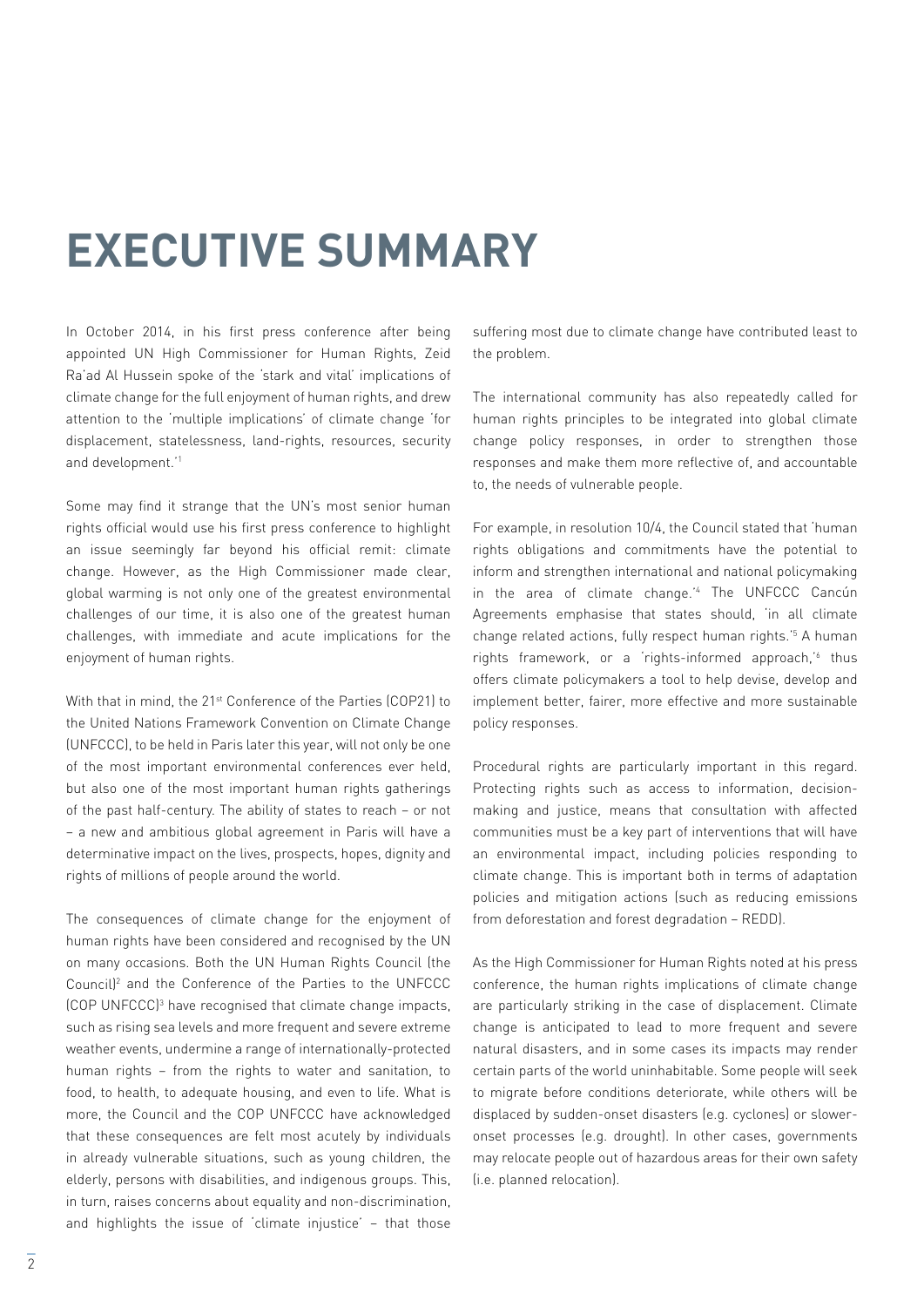Even if one focuses on just one of these scenarios – displacement in the event of sudden-onset disasters – the scale of the (actual and potential) human rights challenges are enormous. Major extreme weather events have already resulted in significant displacement, and the increased frequency and magnitude of such events in the context of climate change will amplify the challenges and risks associated with it. 'Between 2008 and 2012, sudden-onset disasters displaced an estimated 144 million people.'7 In 2013, almost three times as many people were newly displaced by disasters than by conflict.<sup>8</sup> Some 22 million people were displaced in at least 119 countries, mostly by rapid-onset weather-related disasters.<sup>9</sup> The vast majority of such displacement, 97% between 2008 and 2013, occurred within developing countries (almost 81% in Asia).<sup>10</sup>

<span id="page-4-0"></span>It is harder to quantify the number of people displaced by the slower-onset impacts of climate change, partly because it is impossible to attribute movement to 'climate change' alone, but also because mitigation and adaption over time may mean that people are able to remain in their homes. Nevertheless, national and local case studies give a sense of the possible

scale of the phenomenon and, by extension, the human rights implications. For example, in 2011 some 1.3 million people were internally displaced in the context of drought and instability within Somalia.<sup>11</sup>

<span id="page-4-2"></span><span id="page-4-1"></span>While the vast majority of people displaced in the context of disasters will remain within their own country, $12$  some may seek protection in another country. Like internal displacement, this cross-border displacement will be linked both to slowonset processes (e.g. drought) and sudden-onset events (e.g. a higher frequency and intensity of extreme hydro-meteorological events). As an example of the former, during the abovementioned drought in the Horn of Africa, over 290,000 people crossed an international border in search of assistance.13 They moved for a range of intersecting reasons, including famine, conflict, food insecurity and environmental degradation.

Displacement can have devastating effects on people and communities, and create complex challenges for recovery and reconstruction efforts. All this has clear and immediate implications for a range of internationally protected human



Figure 1: Modelled annual displacement & historic displacement trends (1970-2013)

From: Justin Ginnetti, Disaster-Related Displacement Risk: Measuring the Risk and Assessing its Drivers (Internal Displacement Monitoring Centre, 2015).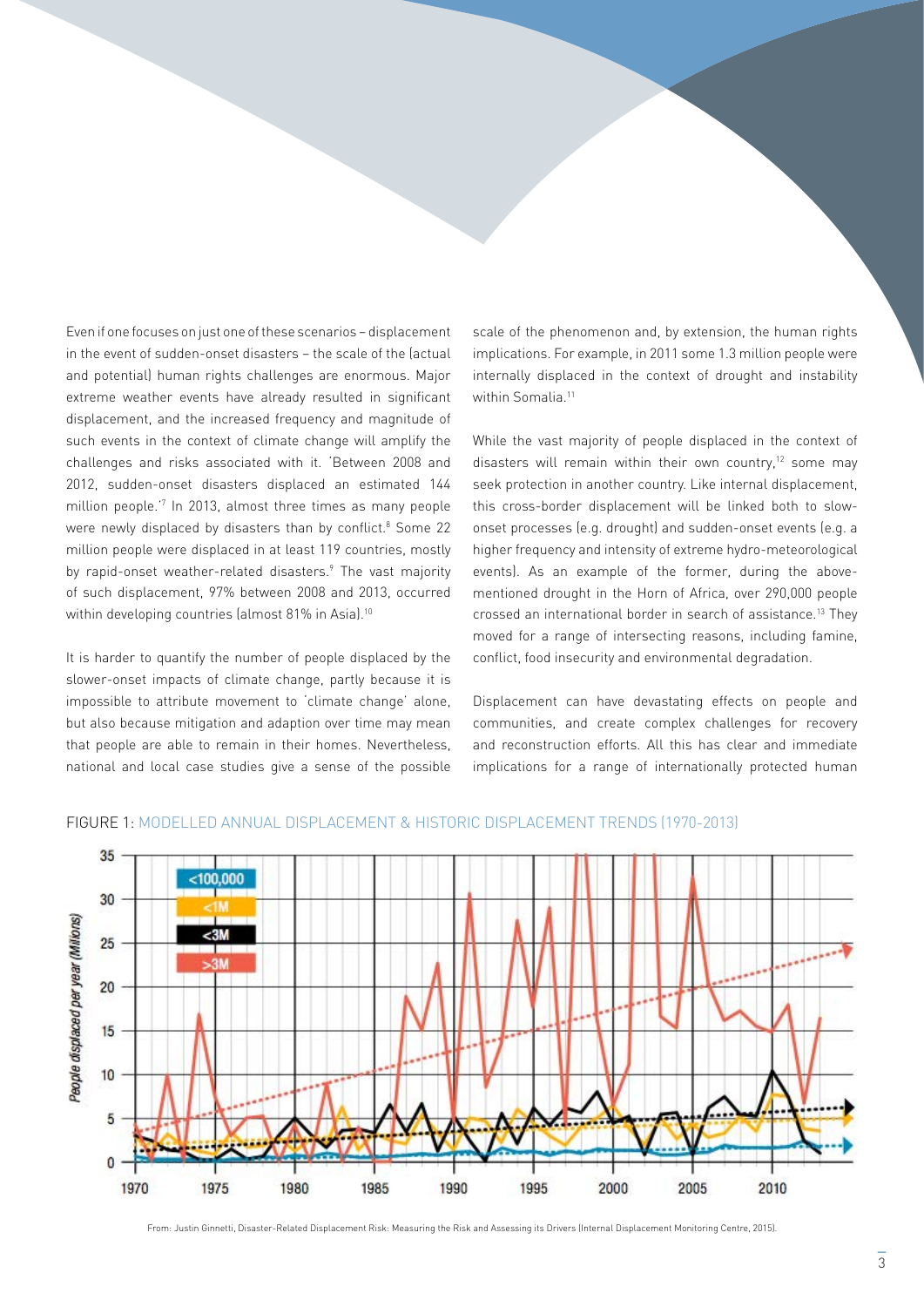rights, particularly the rights of people in already vulnerable situations, whether due to geography (e.g. low-lying and deltaic regions), underlying socio-economic conditions (e.g. poverty, weak governance), or individual circumstances (e.g. gender, age, disability) – or a combination of these. Indeed, as states recognised in the Sendai Framework for Disaster Risk Reduction (2015–2030), adopted in March 2015, displacement is one of the most devastating consequences of disasters, and disaster risk reduction is about 'protecting persons and their property, health, livelihoods, and productive assets, as well as cultural and environmental assets, while promoting and protecting all human rights.'14

With all this in mind, it is clear that as the international community looks towards the Paris COP21 meeting in December, it should take concrete steps to ensure that human rights concerns are an accepted and integral part of any new international responses to climate change. At a practical level, this means that the human rights community (led by the Council, its mechanisms, and the Office of the High Commissioner for Human Rights) and the climate change community (led by states parties to the UNFCCC) must work together to introduce a rights-informed approach that supports better and more effective climate action. It also means that the Paris agreement, like the Cancún Agreements, should explicitly recognise the important contribution to be played by human rights in shaping an ambitious, fair and workable international response to one of the greatest challenges of the 21<sup>st</sup> century: anthropogenic climate change.

Looking ahead to COP21, this Policy Brief makes a number of recommendations to human rights policymakers:

• Make relevant Council deliberations and information on human rights and climate change available to the states parties to the UNFCCC.

• Further develop platforms and initiatives, like the Geneva Pledge, to bring the international human rights and climate change communities together to develop policy responses that safeguard the environment and protect human rights.

• Provide expertise, where requested, on what it means, in practical terms, to adopt a rights-informed approach to climate change policy and action.

• Leverage reporting processes under both the Council (i.e. the Universal Periodic Review) and the UNFCCC (i.e. national communications).

• Promote the 'bridging role' of Special Procedures, especially the new Special Rapporteur on human rights and the environment.

At the same time, the international human rights community, led by the Council, should consider how best to promote and protect the human rights of those directly affected by the impacts of climate change, including people displaced across borders. Discussions over the past several years in the Council demonstrate a broad awareness of the scale of the human rights challenge posed by climate change-related displacement, but to date states have failed to match expressions of sympathy and anxiety with concrete steps to understand the nature of the human rights challenge, and to consider and implement the most effective policy interventions.

What is clear is that the Council, acting on its own, will not be able to close the human rights protection gap for individuals displaced across borders in the context of disasters and climate change. Rather, developing and implementing workable policy solutions will require the UN's human rights pillar to work consistently and diligently with other relevant parts of the international system, such as the Nansen Initiative on Disaster-Induced Cross-Border Displacement, the United Nations High Commissioner for Refugees, the International Organization for Migration and the UN Office for Disaster Risk Reduction, that are themselves grappling with the difficult and complex question of how best to protect individuals in such situations.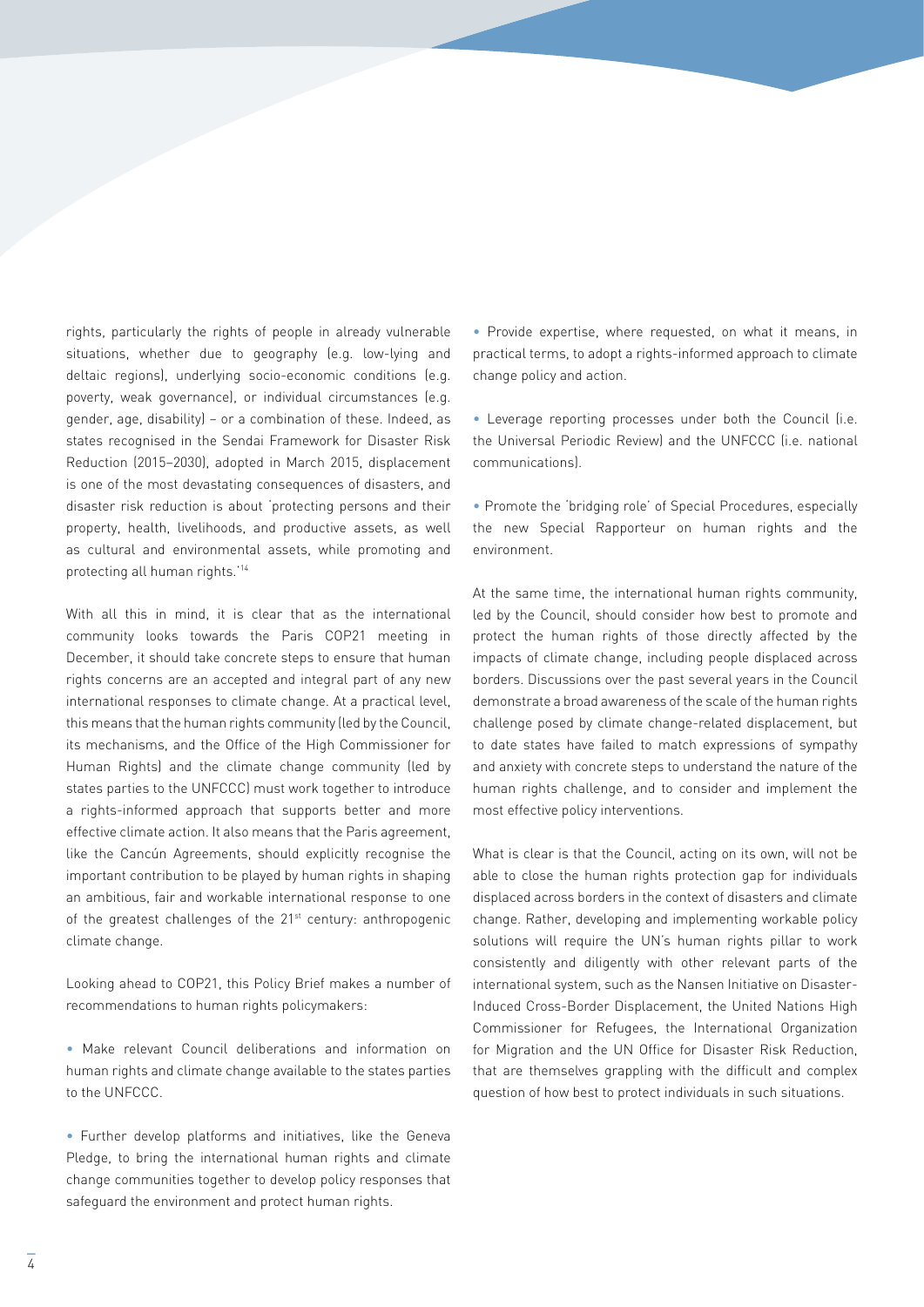## **introduction**

This Policy Brief on human rights, climate change and crossborder displacement is the result of a project led by Professor Jane McAdam, Scientia Professor of Law and Director of the Andrew & Renata Kaldor Centre for International Refugee Law at the University of New South Wales, and Marc Limon, Executive Director of the Universal Rights Group (URG). It reflects primary and secondary research; the outcome of a meeting during the 25th session of the Human Rights Council (the Council) on the 'human rights implications of displacement in the context of disasters' organised by the URG, the Nansen Initiative on Disaster-Induced Cross-Border Displacement (the Nansen Initiative) and the Governments of Costa Rica, Norway and Switzerland; and a range of interviews with state delegates, and other stakeholders, dealing with human rights, climate change and displacement. The project builds on previous research and publications by Marc Limon on human rights and climate change, and by Professor McAdam on international refugee law and forced migration in the context of climate change and disasters. Professor McAdam and Marc Limon (for the URG) are both members of the Consultative Committee of the Nansen Initiative. The Policy Brief is primarily aimed at a human rights audience, and intends to both inform human rights policymakers and provide guidance on how international human rights law, institutions and mechanisms might contribute to more effective, just and sustainable policy responses (at the international and national levels) to climate change and crossborder displacement.

Part I describes past progress, driven by the international human rights community, to establish and leverage the relationship between human rights and climate change, and explains key contemporary debates as well as challenges to further progress. Part II looks at the particular case of cross-border displacement in the context of climate change and disasters, which has often been raised as an issue of concern in the Council but has never been grasped in a meaningful way. Part III offers ideas and recommendations for future action.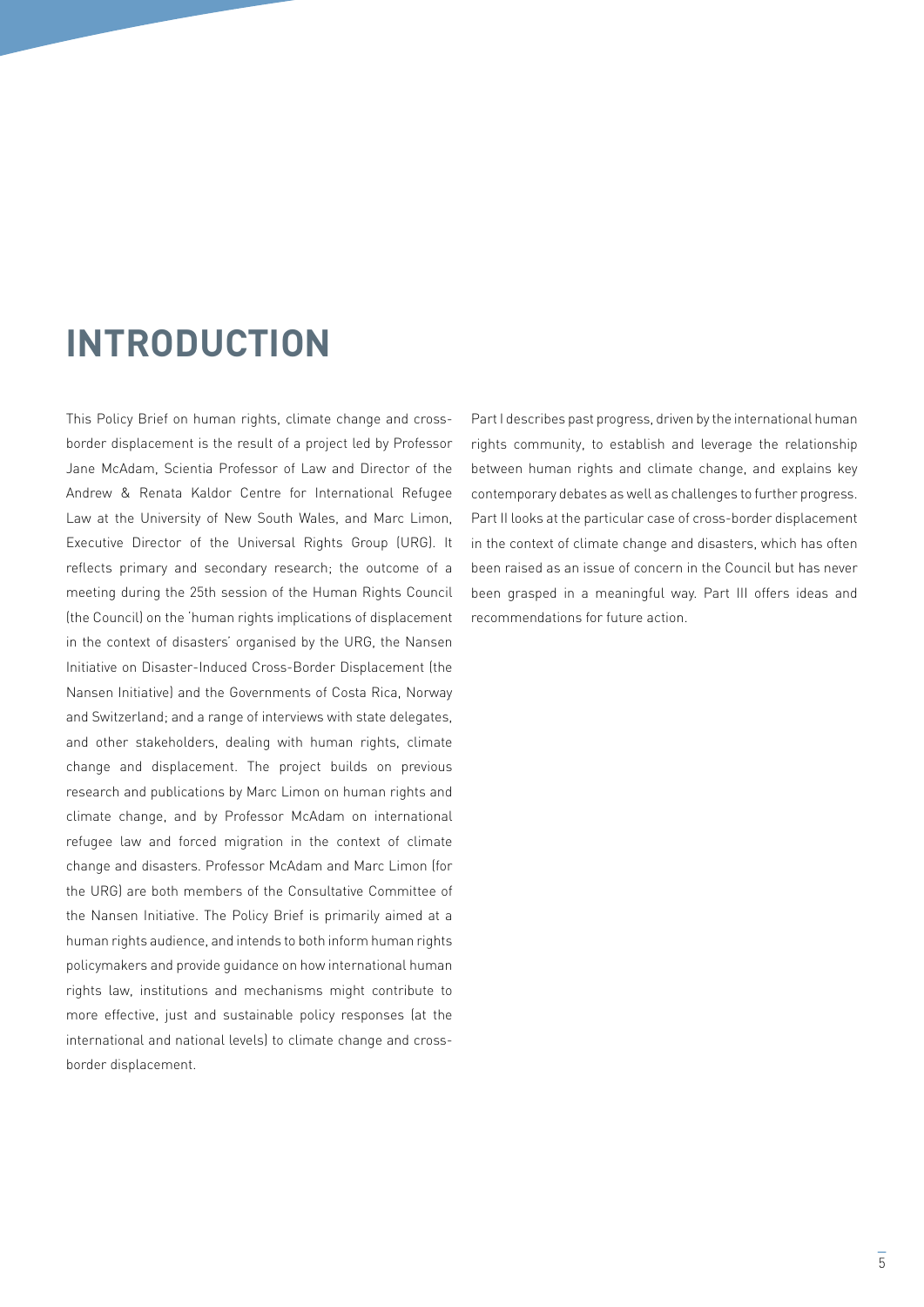## PART I

## **Human rights and climate change: from Malé to Geneva, from Cancún to Paris**

At an institutional level, the links between human rights and climate change first began to be drawn during the  $7<sup>th</sup>$  session of the Council in March 2008. Prompted by the Malé Declaration of November 2007, a number of countries noted the serious consequences of climate change for the full enjoyment of human rights and called on the Council to address the human rights dimension. On 28th March 2008, a group of states led by the Maldives secured the adoption, by consensus, of Council resolution 7/23 on 'human rights and climate change.' For the first time in an official UN resolution, this stated explicitly that climate change posed 'an immediate and far-reaching threat to people and communities around the world and has implications for the full enjoyment of human rights,' and asked the Office of

the High Commissioner for Human Rights (OHCHR) to prepare a study on the nature and extent of those implications. That study detailed the adverse impacts of global warming on a spectrum of human rights, including the rights to life, food, water, the highest attainable standard of health, housing and self-determination; examined its effects on specific groups, including women, children and indigenous peoples; and presented a survey of possible state obligations related to climate change (see Figure 2 for a summary of some relevant impacts and rights). As will be discussed in the following section of this Policy Brief (see page 18), the OHCHR study also drew particular attention to the human rights implications of displacement.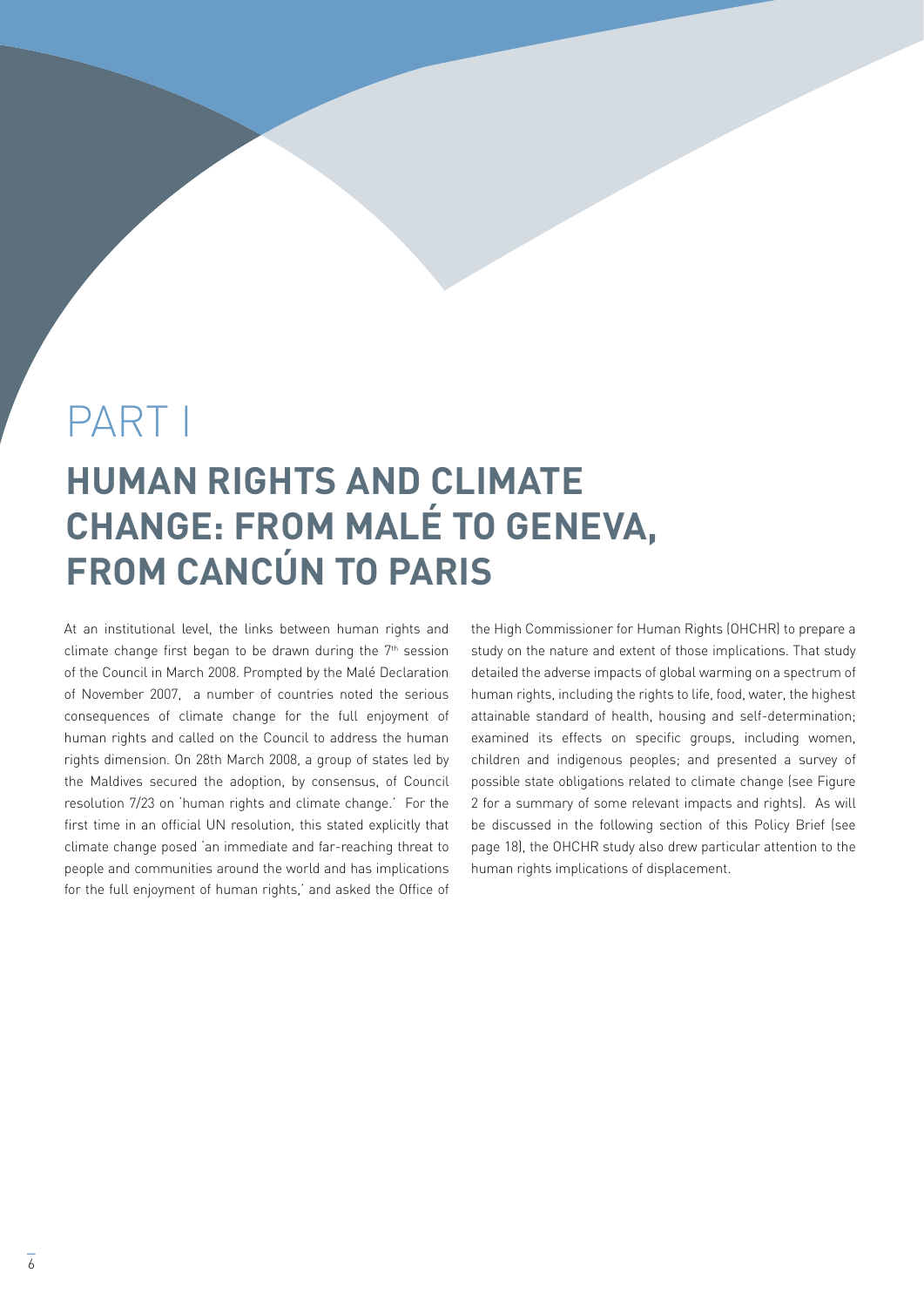### Figure 2: Examples of some of the impacts of climate change on the enjoyment of human rights



From: Marc Limon, 'Human Rights and Climate Change: Constructing a Case for Political Action' (2009) 33 Harvard Environmental Law Review 439, 476.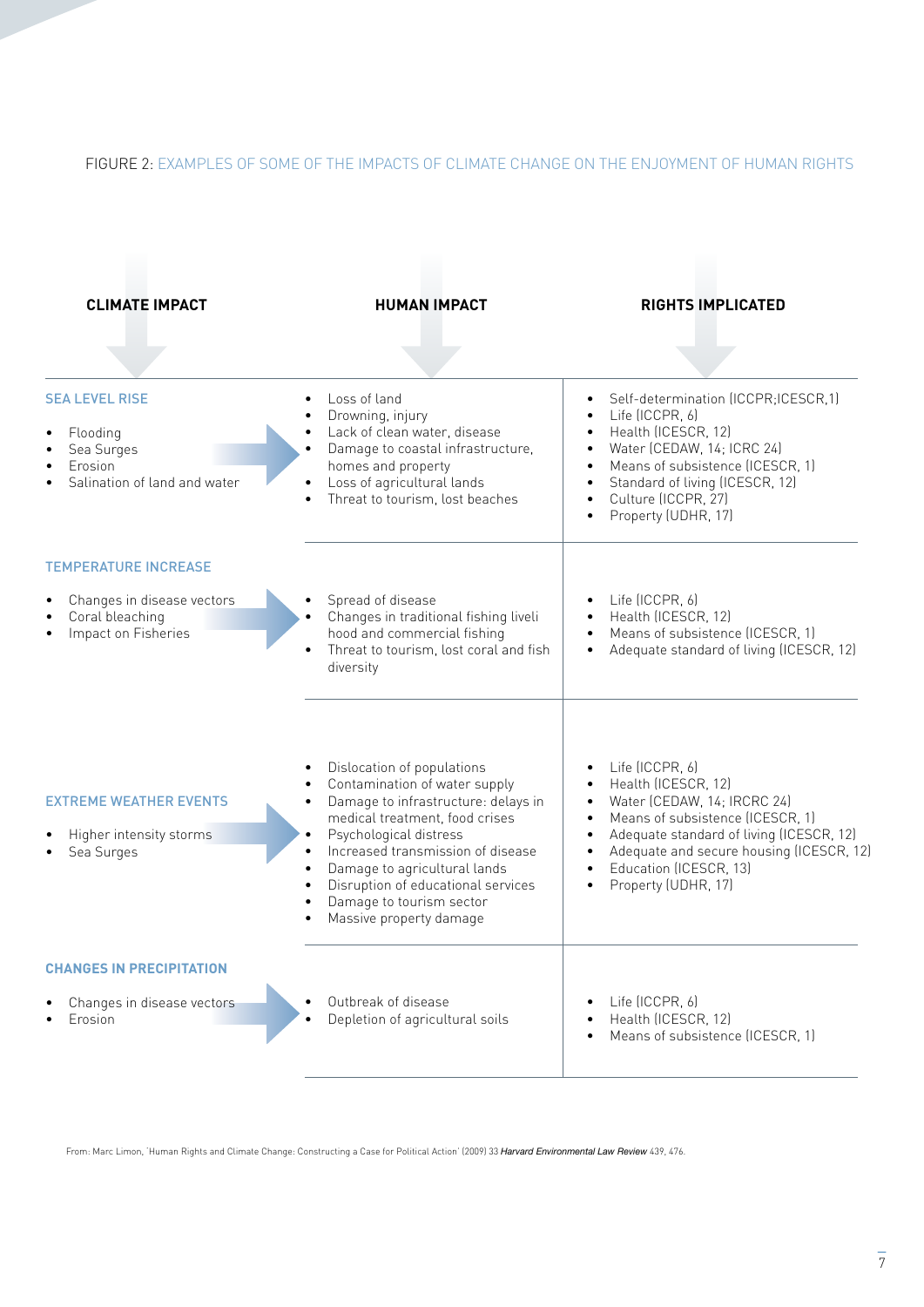### **1. Introducing human rights into the UNFCCC**

The Council's first and primary goal was to introduce human rights concepts and principles into the United Nations Framework Convention on Climate Change (UNFCCC) process so as to highlight the human dimension of global warming, and to use human rights principles, such as equality, nondiscrimination, access to information, access to decisionmaking and access to justice, to qualitatively improve climate policy.

In furtherance of this goal, in 2009 the Maldives and Swiss delegations to the Conference of Parties to the UNFCCC (COP UNFCCC) (two of the ten member states of the 'human rights and climate change core group' at the Council]<sup>21</sup> took the information transmitted by the Council on the relationship between human rights and climate change, and used it to urge states parties to include human rights in what was expected to be a new climate change treaty to be agreed at COP15 in Copenhagen.22 After states failed to agree on a new binding treaty at COP15, the Maldives and Switzerland pushed again one year later, during COP16 in Cancún, and eventually succeeded in integrating explicit language on the promotion and protection of human rights into the Cancún Agreements (a non-binding COP 'decision', not a new treaty).<sup>23</sup>

#### Preambular paragraph 7 of decision 1/COP.16 noted:

*Resolution 10/4 of the United Nations Human Rights Council on human rights and climate change, which recognizes that the adverse effects of climate change have a range of direct and indirect implications for the effective enjoyment of human rights and that*  *the effects of climate change will be felt most acutely by those segments of the population that are already vulnerable owing to geography, gender, age, indigenous or minority status, or disability.*

Building on this, operative paragraph 8 (under 'a shared vision for long-term cooperative action') affirmed that: 'Parties should, in all climate change related actions, fully respect human rights.'

This paragraph is particularly important because it was included in part I of the operative section of the agreement, thus making clear that states must be guided by human rights considerations across all of the climate change building blocks: mitigation, adaptation, finance and technology. In addition, a number of other operative paragraphs, in other parts of decision 1/COP.16, emphasised the importance of equality and non-discrimination principles and procedural rights. The Cancún Agreements also called on states parties to undertake 'measures to enhance understanding, coordination and cooperation with regard to climate change induced displacement, migration and planned relocation, where appropriate, at the national, regional and international levels.<sup>'24</sup> This paragraph helped provide, *inter alia*, an impetus behind, and framework for, the Nansen Initiative on Disaster-Induced Cross-Border Displacement (see page 22).

The adoption of decision 1/COP.16 was an important breakthrough for the human rights and climate change agenda, since it was the first time that human rights language and principles had been included in an international climate change agreement. It happened despite considerable opposition, on the part of a wide range of delegations at the COP, to the inclusion of any mention of human rights. This opposition – sometimes bordering on antipathy – was the result of 'path dependence': a belief that human rights should be dealt with by the Council and climate change by the COP, and 'never the twain shall meet.' There was also (and indeed there remains to this day) a lack of understanding about the added value of a rights-informed approach to climate change (i.e. the benefits) and what it entails,



President Mohamed Nasheed of the Maldives at COP15 in Copenhagen. © Presidency Maldives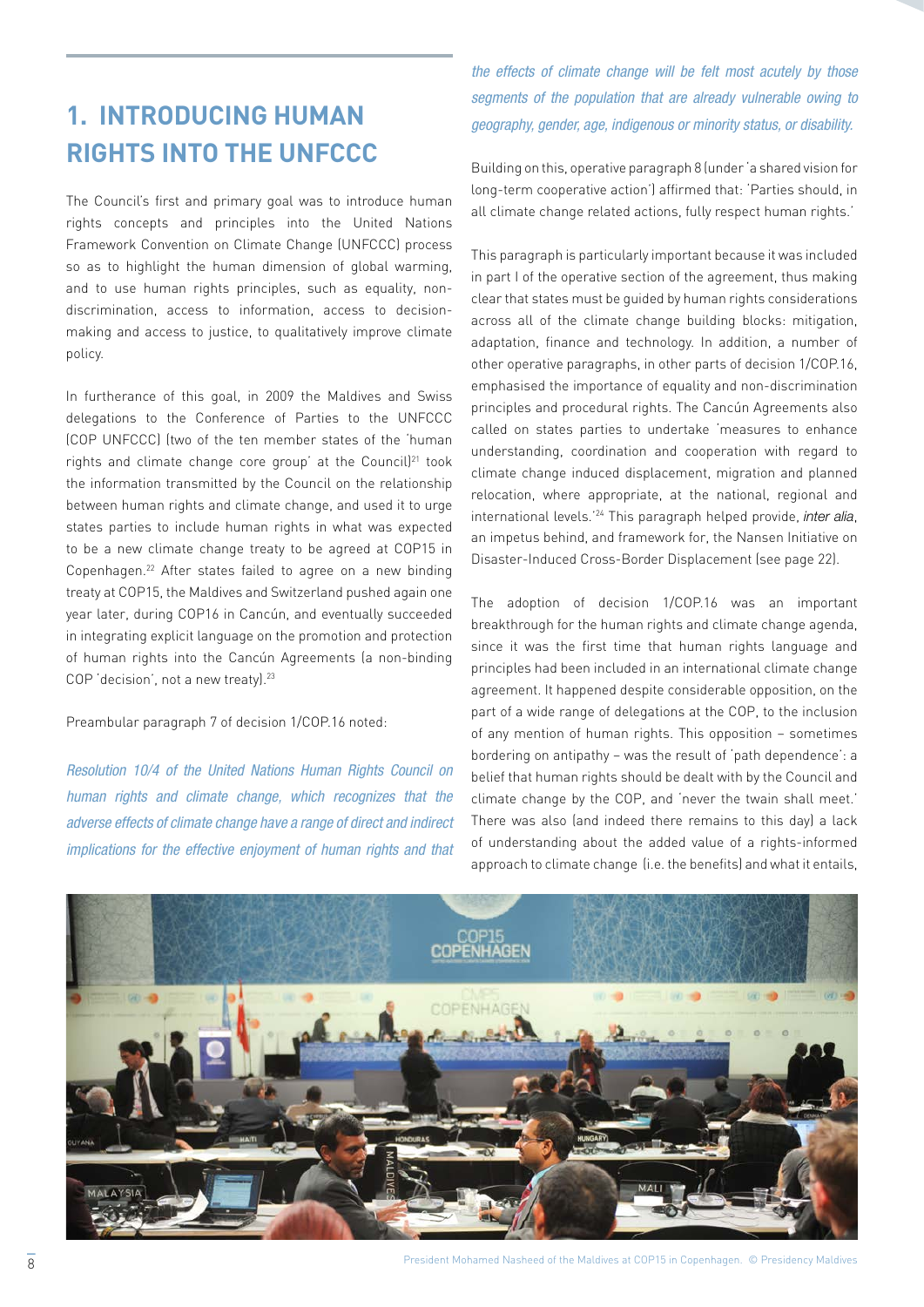and a genuine concern that bringing 'controversial issues like human rights'25 into climate change decision-making would further complicate and politicise what was already a difficult negotiation process.

In the end, opposition to including human rights principles and obligations in the Cancún Agreements was only overcome by the determined and persistent advocacy of the Maldives and Switzerland, and by a dramatic late intervention by Mexico's Special Envoy for climate change, Ambassador Luis Alfonso de Alba, who had earlier been the first President of the Human Rights Council (2006-2007) and thus both understood and was sympathetic to the integration of a 'rights-informed' approach.

It was the hope of the Maldives and Switzerland that, once embedded in the Cancún Agreements, this human rights language would act as a catalyst for a wider range of states and civil society actors to 'operationalise' the integration of human rights into climate change policy at both the international level (e.g. through a further COP decision setting out a new UNFCCC work programme) and the national level (e.g. by integrating procedural rights into domestic mitigation and adaptation policies). This hope was not to be realised, however.

### **2. Mobilising the human rights mechanisms, and the clarification of norms**

The second goal of the lead sponsors of resolutions 7/23 and 10/4 was to mobilise international human rights mechanisms as an additional and complementary (to the UNFCCC) means of mobilising international action on climate change.

At an institutional level, following the adoption of resolution 10/4 in 2009, a number of UN Special Procedures focused their annual reports to the UN on the issue of climate change.<sup>26</sup> Some of them also conducted missions to explore the impact of climate change on human rights in particular countries and regions.<sup>27</sup> Treaty Bodies also began to show an informal interest in the issue,<sup>28</sup> while the Maldives, Bangladesh, Philippines and others used the Council's Universal Periodic Review (UPR) mechanism to ask vulnerable states about the impacts of climate change on human rights, and to challenge industrialised or rapidly industrialising states on the same matter.<sup>29</sup> For example, during the first cycle of the UPR, 31 states included a consideration of the impacts of climate change on human rights in their national reports, and the issue was raised in 33 UPR working group meetings.30

Equally importantly, in 2012 the Council, led (broadly) by many of the same states that were behind the initiative on human rights and climate change (most notably the Maldives, Costa Rica and Switzerland), established a new UN Special Procedure – the Independent Expert on human rights obligations relating to the enjoyment of a safe, clean, healthy and sustainable environment (the Independent Expert). The Independent Expert was given a mandate to: (a) clarify states' human rights obligations as they pertain to environmental harm (both internally and extraterritorially), including in the context of climate change; and (b) reach out to and work with relevant international institutions and processes (including the COP UNFCCC). This latter point is particularly important: Special Procedures are the only mechanism within the international human rights system that can project influence by travelling beyond the meeting rooms of the Palais des Nations in Geneva to engage with other multilateral processes. This capacity can be seen in the close cooperative relationship established between, for example, the Special Rapporteur on the human rights of migrants and the International Organization for Migration; the Special Rapporteur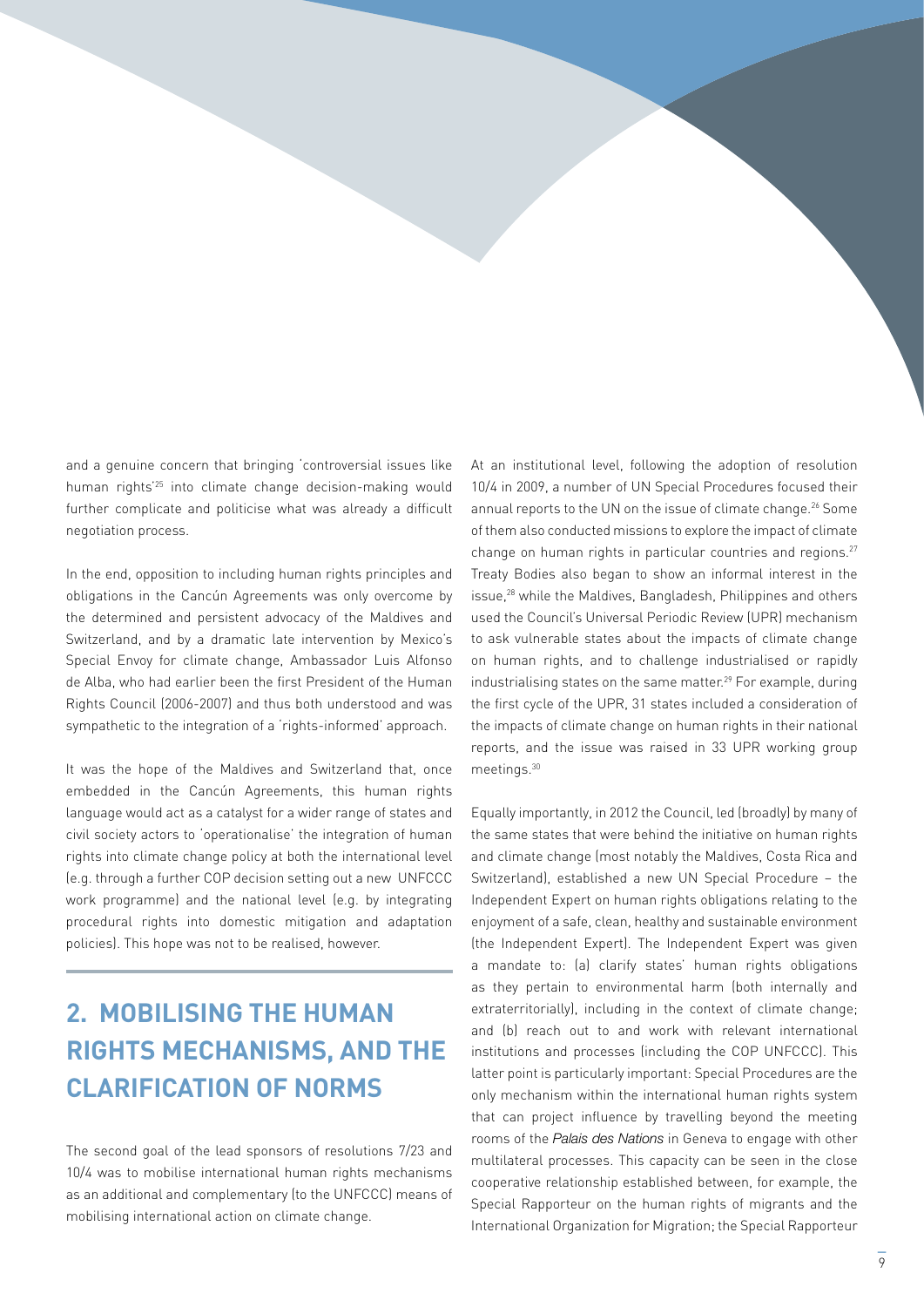on adequate housing as a component of the right to an adequate standard of living and UN-Habitat; and the Special Rapporteur on the right of everyone to the enjoyment of the highest attainable standard of physical and mental health and the World Health Organization. The main sponsors of the resolution establishing the new mandate of the Independent Expert envisaged that he/ she would develop a similarly close relationship with the UN Environment Programme (UNEP) and the COP UNFCCC. 31

The Independent Expert's first three-year mandate (2012– 2015) focused on studying and clarifying 'the human rights obligations relating to the enjoyment of a safe, clean, healthy and sustainable environment.<sup>'32</sup> As the mandate progressed, the mandate-holder, Professor John Knox, increasingly looked at how this evolving normative framework might be usefully applied to environmental challenges at both a country level (e.g. through his visits to Costa Rica and France) and at a thematic level.

Regarding the latter, during the course of his mandate he increasingly turned his attention to climate action, providing information on what a rights-informed approach to climate action is and how such an approach could support more effective climate policy, as well as offering guidance on the mechanics of how to do this in practice. For example, during 2014, the Independent Expert, inter alia: (a) addressed climate change in his 2014 report to the Council; (b) presented a mapping report on how the Council, Treaty Bodies, Special Procedures and regional human rights mechanisms have addressed the relationship between human rights and climate change;<sup>33</sup> (c) held an expert consultation on the subject in Chamonix, France; and (d) spearheaded a joint open letter submitted in October 2014 by Special Procedures to states parties to the UNFCCC, calling on them 'to include language in the 2015 climate agreement that provides that the Parties shall, in all climate change related actions, respect, protect, promote and fulfil human rights for all.'34 Building on this, the Special Procedures mandate-holders also made a joint statement on climate change and human rights to mark Human Rights Day on 10th December 2014.35

### **3. Human Rights and Climate Change: Progress Stalls**

Despite the hopes of the Maldives and Switzerland, between late 2011 (the adoption of the Cancún Agreements) and the end of 2014, little progress was made in integrating human rights obligations and principles into climate change policy.

At the COPUNFCCC, states parties failed to follow-up on preambular paragraph 7 and operative paragraph 8 of decision 1/COP.16.

It is true that various COP decisions were adopted that touched upon certain aspects of a rights-informed approach, such as equality and non-discrimination; the rights of people in vulnerable situations, including women, children, persons with disabilities and indigenous persons; and procedural rights, including participation, access to information and transparency.36

It is also true that some states began to include human rights considerations in their national communications (national reporting) under the UNFCCC. A recent report by the Mary Robinson Foundation – Climate Justice (MRFCJ) found that, of those countries that have submitted National Communications and National Adaptation Plans of Action (NAPAs), 49 made explicit reference to human rights.<sup>37</sup> Most of those references were either general commentary on the country's commitment to human rights or to the human rights implications of climate change (17 %),<sup>38</sup> although some developed countries did report on the importance of adopting a rights-based approach to climate action through international climate cooperation.39 It is interesting to note that of the 49 countries that mentioned human rights in their national communications, 25 (over half) were initial co-sponsors of Council resolution 7/23.<sup>40</sup> Likewise, 50% of the countries that included a reference to climate change in their national reports under the UPR<sup>41</sup> also explicitly mentioned human rights in their national communications. This suggests both a weakening of the 'path dependence' described above, and a level of coordination between human rights policymakers and climate change policymakers.

However, such moderately positive steps should not be allowed to mask what has been a broad failure, on the part of international climate change policymakers, to implement and give practical meaning to operative paragraph 8 of decision 1/COP.16. There have been no further COP decisions to elaborate on paragraph 8 or to operationalise it by establishing a new work programme or mechanism, or by producing tools (such as draft principles or guidelines on a rights-informed approach to climate policy). And no steps have been taken to build on the evolving state practice of integrating human rights considerations into national reporting under the UNFCCC by, for example, explicitly including human rights in reporting guidelines.

A similar malaise struck the human rights and climate change agenda at the Council.

In 2011, the core group of states that originally led the human rights and climate change initiative split over the decision to push for the establishment of a Special Procedures mandate with a broader environmental focus, rather than one dedicated to climate change. Bangladesh and the Philippines disagreed with this decision, left the core group (now the core group on human rights and environment), and continued to draft and table resolutions on human rights and climate change – one in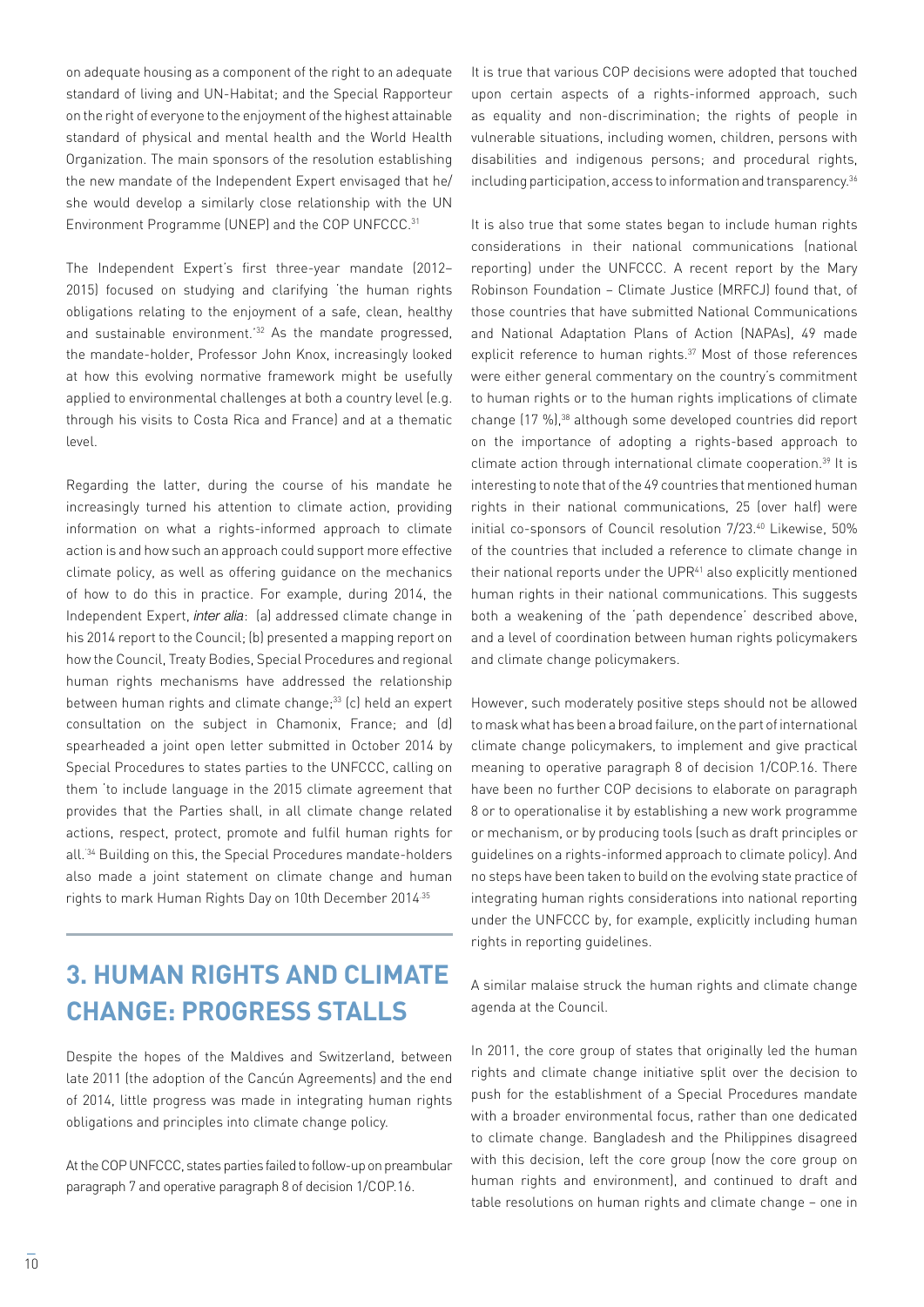2011 (resolution 18/22), one in 2014 (resolution 26/27), and one in 2015 (resolution 29/15).

Whereas resolution 18/22 was broadly consistent with the original goals of the cross-regional initiative on human rights and climate change (i.e. to understand the relationship between human rights and climate change and use that understanding to influence international climate policy), an abortive draft resolution tabled (and withdrawn) in June 2013, and the resolutions adopted in June 2014 (resolution 26/27) and June 2015 (resolution 29/15), represented a clear departure from this approach. These texts were characterised by a rather unwieldy agglomeration of all previous paragraphs from the Council's resolutions on climate change and on the environment, together with a large number of principles, issues and debates lifted directly from the UNFCCC process – such as common but differentiated responsibilities (CBDR), and an assertion of the need to calibrate climate change responses with the 'legitimate priority needs of developing countries for the achievement of sustained economic growth and the eradication of poverty.<sup>'42</sup> The sponsors of resolutions 7/23 and 10/4 had resisted this 'absorption' by the Council of questions normally dealt with by the COP UNFCCC, on the grounds that it represented a blurring of the two bodies' respective competences. There was also a widely held concern that the inclusion of CBDR in a human rights context could be taken to suggest that developing and developed countries have differentiated responsibilities to respect human rights, depending on their levels of development.

As well as seeking to introduce climate change issues and principles into the work programme of the Council, resolution 26/27 also called for the convening of a full-day panel discussion on human rights and climate change during the Council's 28<sup>th</sup> session. The subsequent debate (which took place on 6<sup>th</sup> March 2015) was aimed at a predominantly human rights audience. It focused on the negative implications of climate change for the enjoyment of human rights, especially in the Least Developed Countries (LDCs) and Small Island Developing States (SIDS), and sought to highlight how climate change undermines states' efforts to progressively realise economic, social and cultural rights, including the right to food and the right to development.<sup>43</sup> The emphasis was therefore on how climate change makes it harder for states to fulfil their human rights obligations, rather than on promoting a rights-informed approach to future climate policy. What is more, the cosponsors decided that the outcome would not be shared with the COP UNFCCC. Instead, in June 2015, the Council decided (resolution 29/15) to organise another panel discussion in Geneva (in March 2016) on the adverse impacts of climate change on the right to health.

### **4. Renewed momentum ?**

Despite this unpromising situation, there are signs, as the world looks towards the 21st Conference of the Parties (COP21), of moves to renew and re-energise the human rights and climate change agenda in order to drive an ambitious and just Paris agreement.

A number of actors have taken steps to leverage the language of human rights and climate justice to press for more urgency and ambition in the climate change negotiations, and to more robustly integrate human rights principles and obligations into international and domestic climate policy. These include the new High Commissioner for Human Rights,<sup>44</sup> the Independent Expert on human rights and the environment and other Special Procedures, certain states and state groupings like the Climate Vulnerable Forum (CVF), and NGOs such as the MRFCJ.

In October 2014, 28 Special Procedures mandate-holders sent an open letter to states parties to the UNFCCC calling on them 'to include language in the 2015 climate agreement that provides that the Parties shall, in all climate change related actions, respect, protect, promote and fulfil human rights for all.' The letter also urged states parties to launch a UNFCCC work programme 'to ensure that human rights are integrated into all aspects of climate action.'45

Then, on 10<sup>th</sup> December 2014, to mark Human Rights Day, all mandate-holders issued a joint statement urging states to 'integrate human rights standards and principles in the climate change negotiations during the [then ongoing] Lima Climate Change Conference [COP20]…and in the agreement to be adopted in Paris in 2015.<sup>'46</sup> After reminding states parties of the adverse implications of global warming for a range of internationally protected human rights, the joint statement noted that 'human rights can also be threatened through mitigation and adaptation measures…where such measures are adopted without the full and effective participation of concerned individuals and communities.' 'To prevent such adverse impacts,' it went on, 'States must incorporate their existing obligations under the human rights framework into the climate change negotiations.' The statement concluded by again calling for human rights wording to be included in any Paris agreement and for the establishment of a UNFCCC work programme on human rights.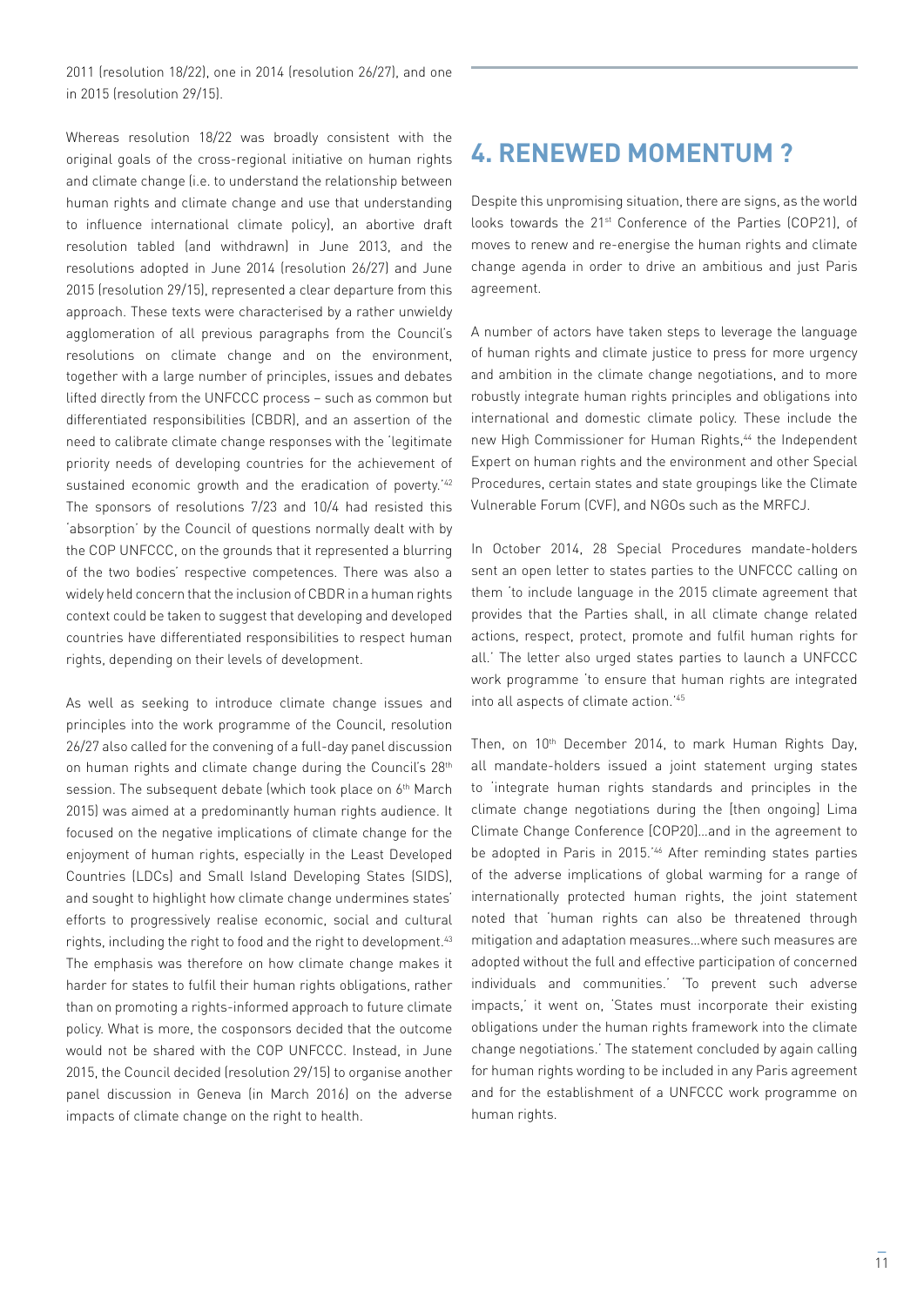In February 2015, on the eve of a meeting in Geneva of the UNFCCC's Ad Hoc Working Group on the Durban Platform for Enhanced Action (ADP), Mary Robinson, the former High Commissioner for Human Rights and head of the MRFCJ, convened a 'climate justice dialogue' with the Deputy High Commissioner for Human Rights, Flavia Pansieri; the Executive Secretary of the Climate Change Secretariat, Christiana Figueres; the President of the Human Rights Council, Joachim Ruecker; and over 50 representatives from both the human rights and climate change policymaking communities. The meeting sought to remove one of the principal barriers to effectively integrating human rights into climate policy, namely 'path dependence' between the two policy communities (see page 8). This and other civil society interventions during the Geneva ADP meeting resulted in the integration of proposals for human rights wording throughout the draft negotiating text (in both the preamble and operative parts).<sup>47</sup>

The MRFCJ 'climate justice dialogue' also saw the launch, by the Government of Costa Rica, of a further initiative to reduce path dependence: the Geneva Pledge for Human Rights in Climate Action. The original signatories to the Geneva Pledge<sup>48</sup> committed to 'enable meaningful collaboration between our national representatives in these two processes [i.e. the UNFCCC and the Council] to increase our understanding of how human rights obligations inform better climate action,' and to 'facilitate the exchange of expertise and best practice between our human rights and climate experts.'

Developments during the 28<sup>th</sup> session of the Council in March 2015 offered further cause for cautious optimism.

First, as noted above, on 6<sup>th</sup> March the Council held a full-day panel discussion on human rights and climate change. While the emphasis of the discussion was on how climate change makes it harder for states to fulfil their human rights obligations, rather than on promoting a rights-informed approach to future climate policy, the meeting nevertheless provided a platform for the exchange of some useful ideas and interventions by a range of stakeholders.

France, the incoming chair of the COP UNFCCC, for example, called for human rights to be integrated into the Paris negotiations in order to reach 'an ambitious and just agreement' at COP21. Quoting President Hollande, who has said that COP21 should be the moment when, in addition to talking about the rights of individuals, 'we talk of the rights of humanity…the right of all the inhabitants of the Earth to live in a world where the future is not compromised by the irresponsibility of the present,' the French delegation highlighted the importance of strengthening exchanges between human rights and climate change experts, including under the auspices of the Geneva Pledge.<sup>49</sup> France's position found support from a wide range of delegations,

including the Nordic states, which called on the international community to build on the Geneva ADP meeting and 'ensure that the new [Paris] agreements contain a reference to human rights.'50 Dan Bondi Ogolla, Coordinator and Principal Legal Advisor at the UNFCCC Secretariat, offered thoughts on how to operationalise the integration of 'a human rights dimension in the climate change framework and policies' and ensure 'the full protection of human rights in the implementation of climaterelated actions.'51 Building on these ideas, Mary Robinson proposed three specific actions:

The creation of fora under the UNFCCC and the Council to<br>allow the human rights and climate change communities to share examples and good practices (building on the Geneva Pledge);

2 The development of guidelines, by the human rights community, on how to integrate human rights obligations, standards and principles into climate policy (i.e. how to operationalise a rights-informed approach); and

3 That states include consideration of the linkages between human rights and climate change in their reporting to the Council (i.e. the UPR) and their reporting under the UNFCCC (i.e. national communications).52

A final promising step taken during the Council's 28<sup>th</sup> session was the renewal and strengthening of the Special Procedures mandate on human rights and the environment. This is important because the mandate is ideally placed to play a bridging role between the work of the Council and negotiations under the UNFCCC, including by facilitating and leveraging the concrete steps proposed by Dan Bondi Ogolla and Mary Robinson.

With resolution 28/11, the Council decided to transform the Independent Expert on human rights and the environment into a Special Rapporteur. This means, inter alia, that the focus of the mandate will shift from the clarification and elaboration of human rights norms as they relate to environmental harm and environmental policymaking, to promoting and supporting the implementation of those norms. Importantly, when supporting such implementation, the new Special Rapporteur is likely to focus, in particular, on climate change.

In an early signal of this intent, in April 2015 the Special Rapporteur spearheaded a joint submission by 14 Special Procedures mandate-holders to the COP UNFCCC, on the potential implications for global human rights of a 2°C or a 1.5 °C increase in global average temperatures.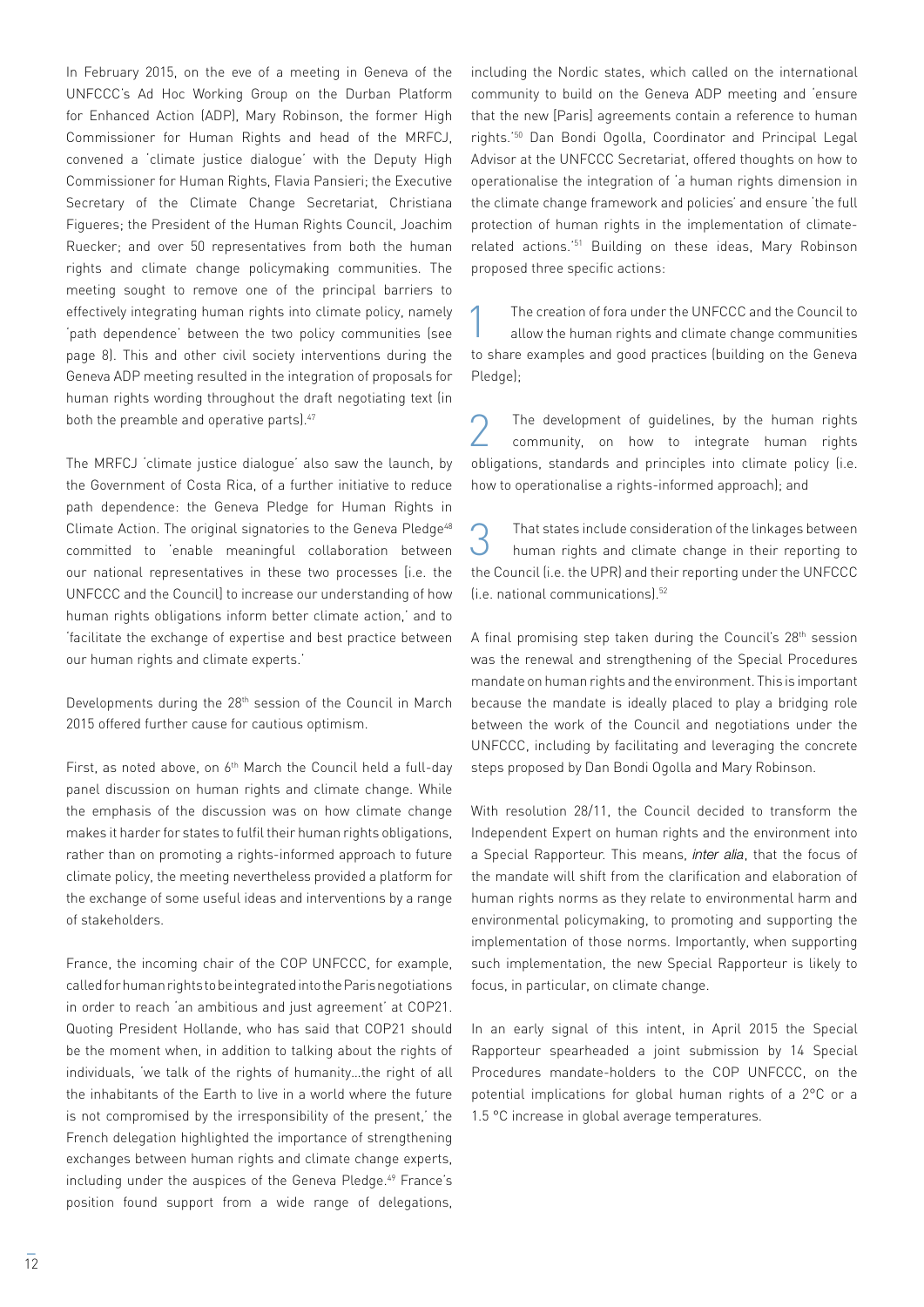## PART II

## **Human rights and climate changerelated displacement**

As noted in Part I, over the course of the UN's deliberations on the links between human rights and climate change, one particular area of concern has been human displacement. The Council, the High Commissioner for Human Rights, Special Procedures mandate-holders and Treaty Bodies have all repeatedly drawn attention to this issue.

### **1. Climate change, disasters and displacement**

'Displacement' describes the forced movement of people from their homes. It may be temporary or permanent, small-scale or large-scale, and may occur within a country or across an international border. In the context of climate change, people may be displaced when the impacts of extreme weather events, such as floods, cyclones and hurricanes, or slower-onset processes, such as sea-level rise, temperature increases, erosion and drought, mean they can no longer remain in their homes and need to seek safety, assistance and protection elsewhere. Climate change acts as a threat amplifier: disasters become more frequent and more intense, while droughts become more prolonged.

Slow-onset processes, such as sea-level rise, may have both long-term and short-term impacts. For instance, cyclones drive storm surges, which can cause extensive flooding of coastal areas.53 The 20 centimetre increase in global sea levels since the mid-19th century means that there is now much more water riding on a storm surge, which makes flooding more extensive and severe.54 Such effects were seen in Cyclone Pam in Vanuatu in March 2015. In addition, higher water surface temperatures in that region created higher wind speeds and more damaging rainfall. 55

While disasters can occur anywhere, displacement that follows a disaster stems not just from the event itself, but also from a lack of adequate responsive capacity. Estimates by the Internal Displacement Monitoring Centre indicate that the vast majority of displacement over the period 2008–12 – around 98% – occurred in developing countries.<sup>56</sup> Many of these countries are not only more susceptible to disasters, but they lack the capacity (technical, financial, political) to cope with them once they have occurred, especially in densely populated areas. For example, the devastating consequences and mass displacement caused by the 2010 Haiti earthquake were not replicated in the aftermath of a seismically larger earthquake in Chile in the same year: the impact was relatively modest because of Chile's higher level of development.57 As such, the extremely high proportion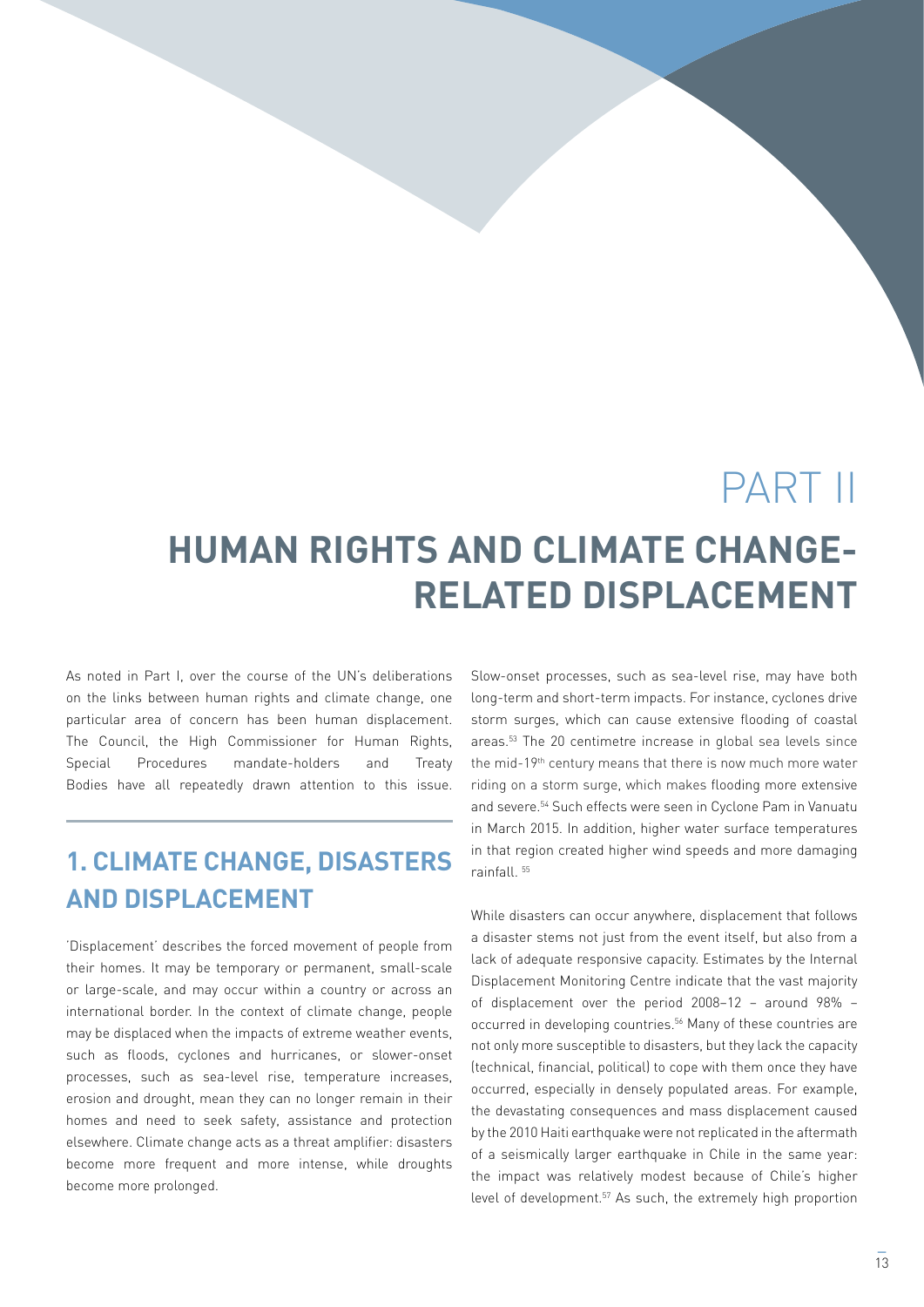

#### Figure 3: Modelled Annual Internal Displacement Event by Magnitude of Displacement

From: Justin Ginnetti, Disaster-Related Displacement Risk: Measuring the Risk and Assessing its Drivers (Internal Displacement Monitoring Centre, 2015).

of displacement in developing countries reflects 'the strong correlation between poverty, the number of people exposed to hazards and displacement.'58

There are no robust global estimates of future population movements linked to the impacts of climate change. This is due both to conceptual and methodological challenges. One problem is working out who should be counted. Since displacement will be driven by a number of different factors, isolating the role of 'climate change' is impossible (see Box 1).59 Nevertheless, much of the literature suggests that the risk of displacement will increase because of the amplifying effect that climate change has on the frequency and severity of disasters.<sup>60</sup>

### **2. Protecting the human rights of those displaced in the context of climate change and disasters**

As this report shows, there is a long-standing and deeply held concern in the international human rights community about the human rights of people displaced in the context of climate change and disasters.

Yet, regular expressions of anxiety on the part of the High Commissioner for Human Rights, member states of the Council, Special Procedures mandate-holders and NGOs (both in the context of Council debates on climate change, and also in the context of Council discussions on the rights of migrants and displaced persons) have not yet been translated into a policy roadmap – or even a set of incremental steps to guide a coherent response. This is partly due to the problems of definition and causation already recounted in this report. But according to some diplomats, it is also due to political concerns about the potential scale and complexity of the issue.<sup>61</sup>

Under international human rights law, states have the primary responsibility to promote and protect the human rights of all people within their territory or jurisdiction – both citizens and non-citizens. Where people are displaced within national borders, the obligations of states under international human rights treaties is clear, and are further clarified by relevant soft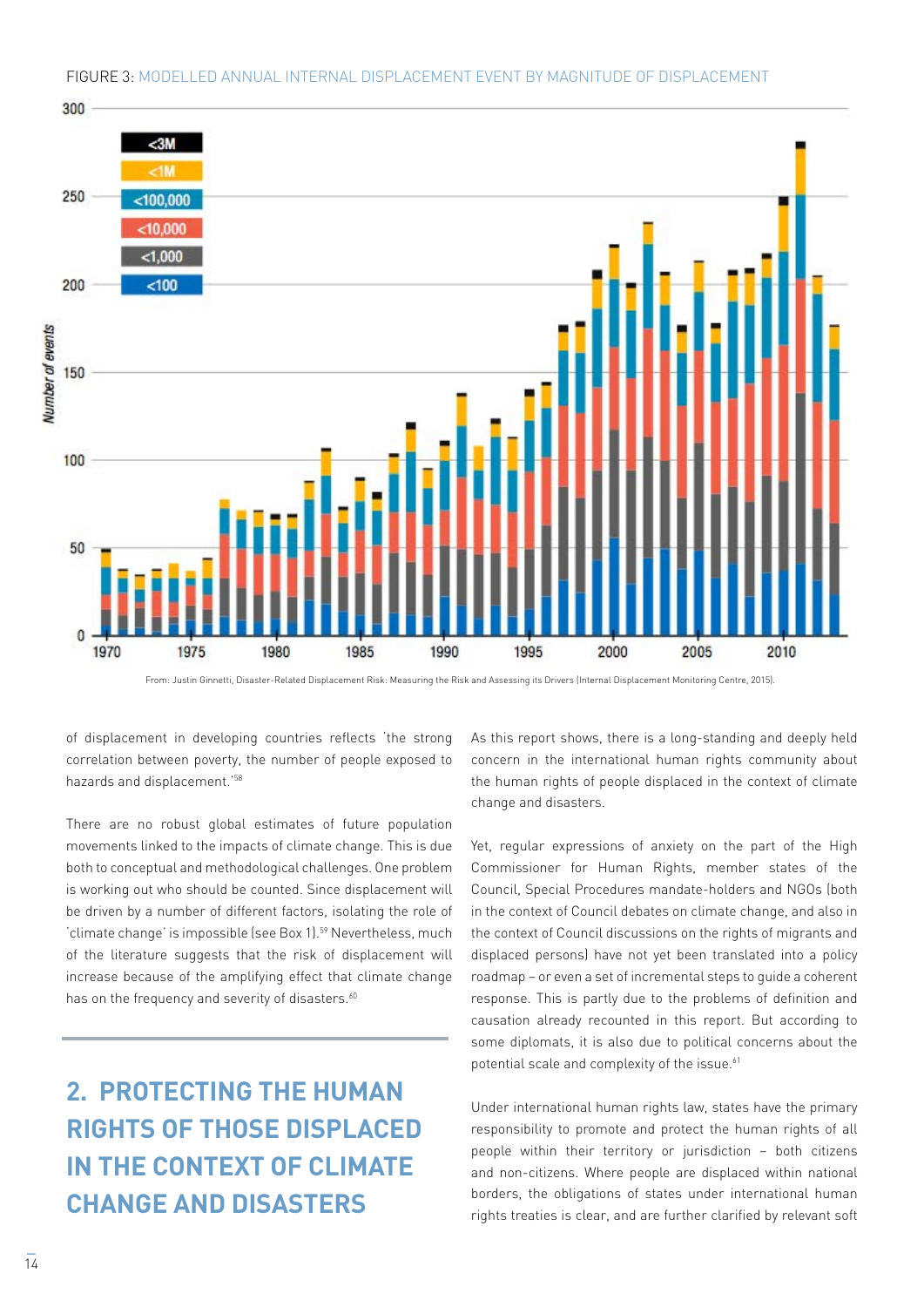### BOX 1: A word on causation

*While disasters and climate change will impact on people's decisions to move, they will never be the sole cause of that movement. Research shows that the reasons for movement will always be multi-causal: a combination of factors such as the general environmental fragility of an area, poverty, weak governance, and individual vulnerabilities (e.g. illness). The impacts of climate change may exacerbate existing economic, social and political pressures, acting as a 'tipping point.' This is why already vulnerable communities are the ones most at risk.* 

*While displacement may be a sign of vulnerability, not moving may be a sign of even greater risk. As the Inter-Governmental Panel on Climate Change (IPCC) has observed, vulnerability is 'inversely correlated with mobility.'62 This means that the most vulnerable people in a community (e.g. the elderly or the ill) may be unable to move at all, effectively becoming trapped.63 The human rights impacts on people in these situations may be particularly dire.* 

law instruments and guidelines such as the Guiding Principles on Internal Displacement<sup>64</sup> and the IASC Operational Guidelines on the Protection of Persons in Situations of Natural Disasters. The Guiding Principles, adopted in 1998, identify and clarify universal rights and guarantees relevant to the protection of displaced persons during all phases of displacement – from pre-displacement through to recovery and return. They relate to protection against arbitrary displacement, access to protection and assistance during displacement, and guarantees during return or alternative settlement and reintegration. The Guiding Principles are also relevant to displacement in the context of disasters and climate change.<sup>65</sup>

If people are displaced across an international border, the receiving state is still obliged to treat them in accordance with its international human rights obligations. But questions remain as to whether they are required to offer protection to people who flee in the aftermath of a natural disaster, or who want to escape the possibility of future environmental harm. The next section examines the scope of existing international legal frameworks in this regard.

### BOX 2: Where will people move?

*Most displacement in the context of climate change and disasters will occur within countries, rather than across international borders.66 Nevertheless, the impacts of climate change and disasters are likely to cause some cross-border displacement. For example, where a disaster happens near a border, the closest place of safety may be on the other side. Or, a state's*  responsive capacity may be insufficient to deal with the *scale of the disaster, and people may seek assistance elsewhere. In other cases, areas of land may be rendered uninhabitable, and internal migration may not be a viable option. This may happen, for example, in some low-lying Small Island Developing States (SIDS).*

### **3. A human rights protection gap?**

Movement away from harm is a normal and rational climate change adaptation response. However, current legal frameworks neither facilitate nor support cross-border movement in the context of climate change-related impacts, including natural disasters. International law places an obligation on countries to protect a very small class of people:'refugees,' those eligible for 'complementary protection,' and 'stateless persons.' This means that unless people fall within one of those categories (or can migrate lawfully for reasons such as employment, family or education) they run the risk of interdiction, detention and expulsion if they attempt to cross an international border without a legal entitlement to travel to and/or remain in the destination country.<sup>67</sup>

#### <span id="page-16-0"></span>**Refugee Protection**

Under the 1951 Refugee Convention and its 1967 Protocol, a refugee is someone who, 'owing to well-founded fear of being persecuted for reasons of race, religion, nationality, membership of a particular social group or political opinion, is outside the country of his nationality and is unable or, owing to such fear, is unwilling to avail himself of the protection of that country; or who, not having a nationality and being outside the country of his former habitual residence as a result of such events, is unable or, owing to such fear, is unwilling to return to it.'

There are a number of problems with the application of refugee law to climate change-related displacement.

First, refugees must show that they fear persecution. Persecution entails violations of human rights that derive from human actions, and that are particularly egregious in their inherent nature or cumulative impact. While the adverse impacts of climate change and disasters are certainly harmful,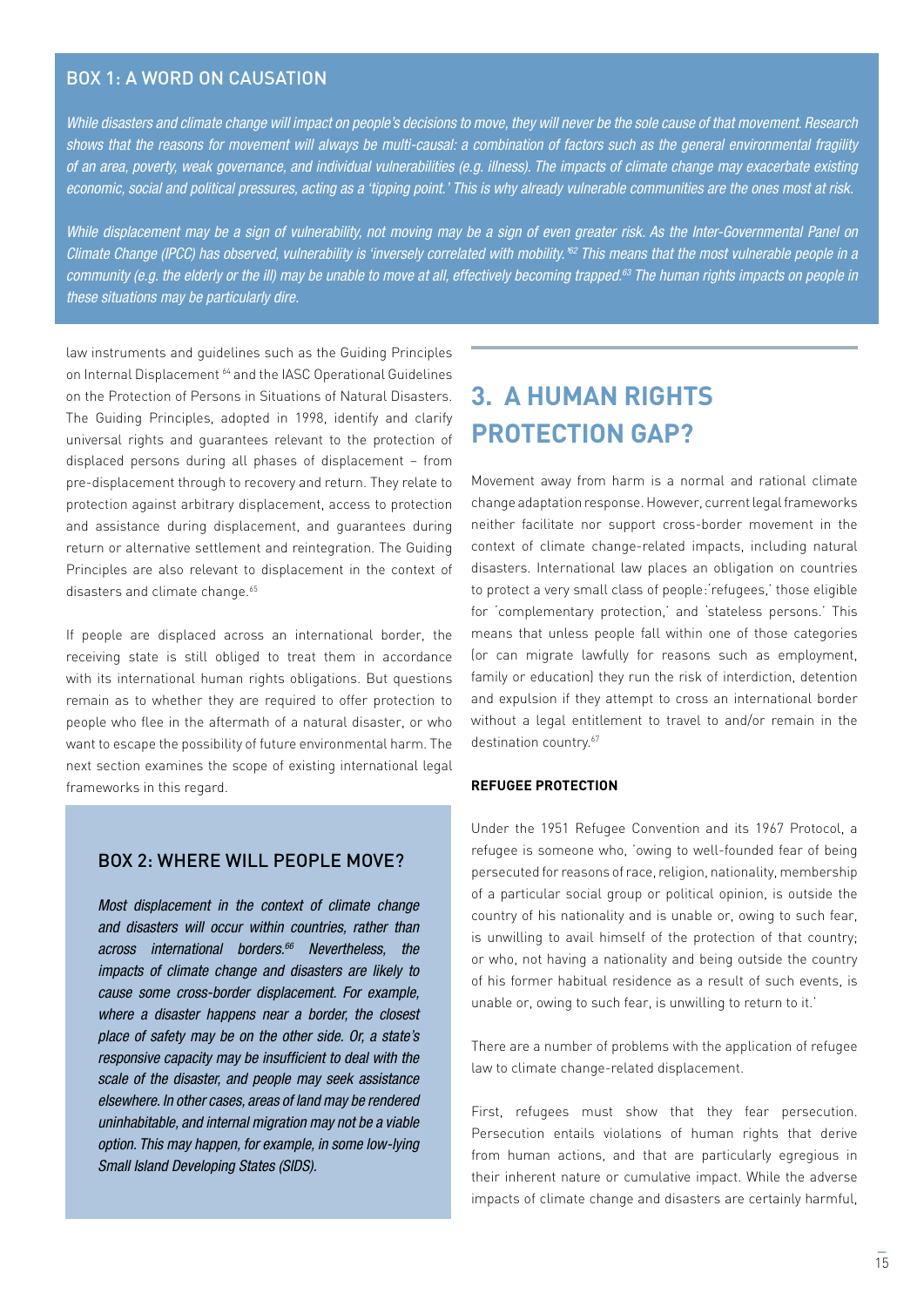they do not satisfy the concept of 'persecution' as it is currently understood in international and domestic law.

Second, even if it were possible to establish that the impacts of climate change and natural disasters amounted to persecution, the Refugee Convention poses an additional hurdle: persecution must be for reasons of an individual's race, religion, nationality, political opinion, or membership of a particular social group. The impacts of climate change and natural disasters are largely indiscriminate, rather than tied to particular characteristics.

In exceptional cases, the refugee definition might apply – for instance, if, on the basis of one of the five Convention grounds, a government restricted access to fresh water supplies or agricultural land, or to humanitarian assistance in the aftermath of a disaster. However, in such cases, it would be the act or omission by the government that would constitute the harm, rather than the disaster or resource scarcity itself.<sup>68</sup>

### BOX 3: Why the term 'climate refugee' is erroneous

'There is widespread agreement in the scientific and legal literature that the use of the term climate refugee is scientifically *and legally problematic. McAdam calls the concept 'erroneous as a matter of law and conceptually inaccurate.' The reasons are threefold. First, most migration and climate studies point to the environment as a trigger and not the cause of migration decisions. Second, some studies focus on the negative geopolitical implications of changing the Geneva Convention on refugees to include environmental migrants as well as the lack of global instruments to handle internal displaced peoples or international migrants. Third, many SIDS are reluctant themselves to have their international migrants designated as being victims of climate change.*' *69*

#### **Complementary protection**

Human rights law has expanded states' protection obligations beyond the 'refugee' category to include people at risk of arbitrary deprivation of life, torture, or cruel, inhuman or degrading treatment or punishment. This is known as 'complementary protection' because it describes protection that is complementary to that provided by the Refugee Convention. It derives from the International Covenant on Civil and Political Rights (ICCPR) and the Convention against Torture (CAT), and is also reflected in regional instruments, such as the European Convention on Human Rights and the American Convention on Human Rights.

It is possible that conditions in a disaster-affected area, or an area rendered uninhabitable by the impacts of climate change, could be such that returning someone there would expose them to a real risk of death or inhuman or degrading treatment. This is especially so when the conditions are considered cumulatively (for example, if an area is disaster-prone, there are extreme water shortages, crops can no longer be grown, and there is a heightened risk of illness).

Courts have observed that 'destitution' or 'dire humanitarian conditions' can amount to inhuman or degrading treatment in certain cases. However, the meaning of 'inhuman or degrading treatment' has been carefully circumscribed so that it cannot be used as a remedy for general poverty, unemployment, or a lack of resources or medical care, other than in truly exceptional cases. In particular, courts have been reluctant to recognise an international protection need unless a state deliberately withholds resources or actively occasions harm. It is therefore unlikely that a lack of basic services alone would substantiate a complementary protection claim, unless it made survival upon return impossible.

Timing also matters: it seems that harm needs to be relatively immediate for a complementary protection claim to succeed. For example, in a 2014 case involving a man from Kiribati, the New Zealand Immigration and Protection Tribunal (whose approach was upheld by the High Court and the Court of Appeal) found that there was no evidence to establish that the environmental conditions that would be faced by the man upon his return to Kiribati would be 'so parlous that his life [would] be placed in jeopardy, or that he and his family [would] not be able to resume their prior subsistence life with dignity.<sup>'70</sup> The Tribunal emphasised that the man could not show that there was a sufficient risk to his life 'at the present time.'71

<span id="page-17-0"></span>Likewise, in another 2014 case before the New Zealand Tribunal, a family from Tuvalu was unable to show that they would be arbitrarily deprived of life or subjected to cruel or inhuman treatment if sent home. The harm faced was not dire and imminent, nor was it a consequence of an act or omission by the Tuvaluan Government.72 In this case, the Tribunal also analysed the meaning of 'treatment.' It observed that the drafters of the ICCPR never intended that general socio-economic conditions should constitute 'treatment' for the purposes of article 7, but rather that in certain circumstances, state acts or omissions resulting in socio-economic harm could constitute 'treatment.'73 This could include such things as the discriminatory denial of humanitarian relief or the arbitrary withholding of consent for necessary humanitarian assistance.74

This apparent 'imminence' requirement means that complementary protection mechanisms will not be of much use to those seeking to escape the future impacts of climate change, including the risk of more frequent and severe disasters.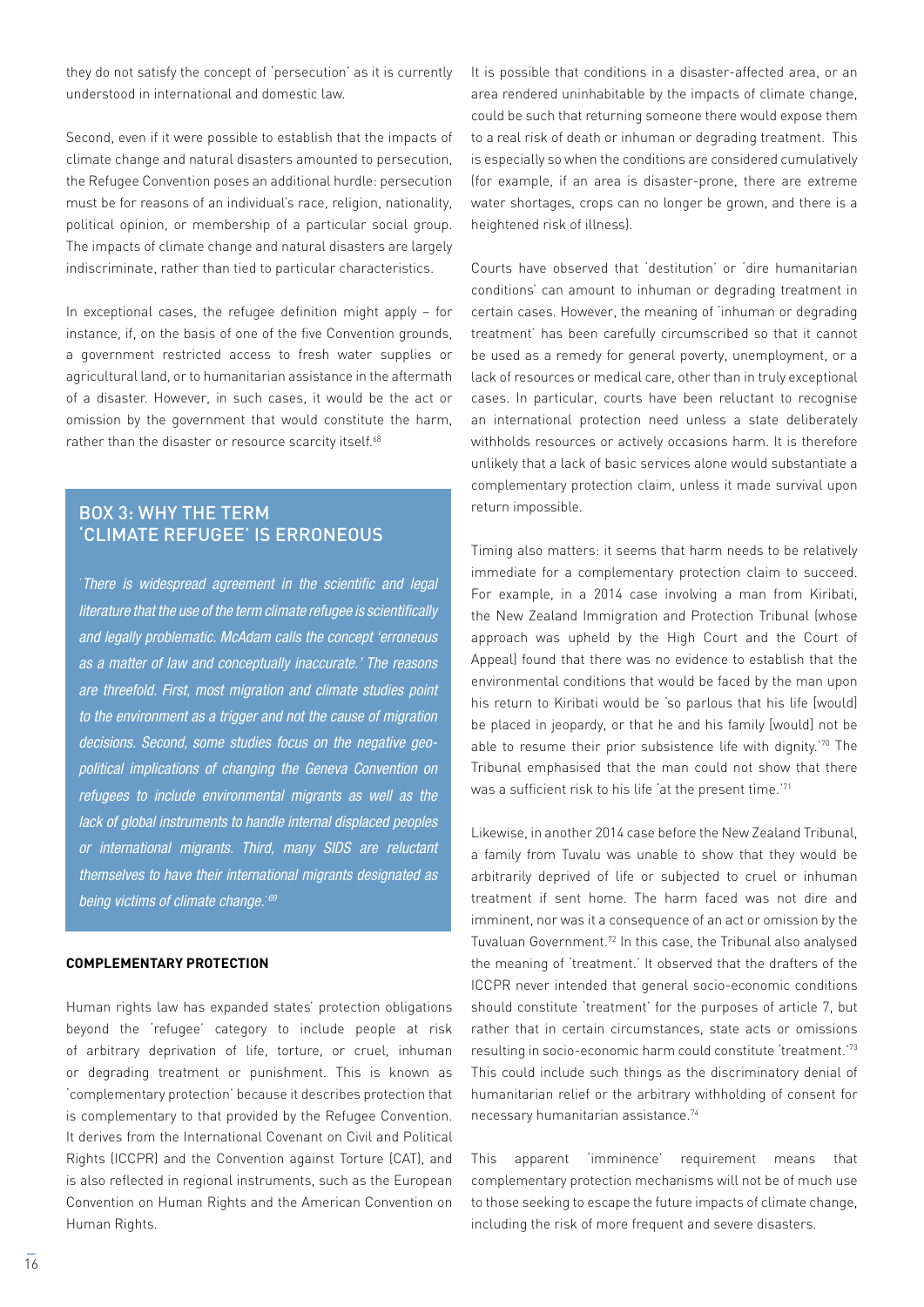#### Figure 4: average annual displacement risk based on data from 1994-2003



From Justin Ginnetti, Disaster-Related Displacement Risk: Measuring the Risk and Assessing its Drivers (Internal Displacement Monitoring Centre, 2015)

### **Statelessness**

Sea-level rise is considered to pose a particularly severe threat to coastal and low-lying areas.<sup>75</sup> This has led to a popular assumption that some SIDS will be subsumed by rising sea levels, rendering their people 'stateless.'

Statelessness,' however, has a particular meaning in international law, and it is not a good fit in the present context.<sup>76</sup>

First, at a practical level, it is important to appreciate that long before territory itself is submerged, other factors will render land unsuitable for human habitation (such as insufficient fresh water supplies). This means that people will need to move well before the land is inundated.<sup>77</sup>

Second, the international legal regime on statelessness is unlikely to be of assistance in protecting people who move. That

is partly because the two relevant treaties – the Convention relating to the Status of Stateless Persons and the Convention on the Reduction of Statelessness – are poorly ratified, and very few states have a procedure for identifying stateless people in their territory. More significantly, though, the legal definition of a 'stateless' person is very narrow: someone who is 'not considered as a national by any State under the operation of its law.' It is deliberately confined to de jure statelessness, and does not extend to de facto statelessness – that is, where someone formally possesses a nationality, but is denied the rights of a citizen.

The 'statelessness' definition would not assist people whose country were at risk of inundation by sea-level rise unless the country formally withdrew nationality from them (which, as a matter of human rights law, it is obliged not to do). A question remains as to its possible application if a country were considered to no longer exist, because then there would be no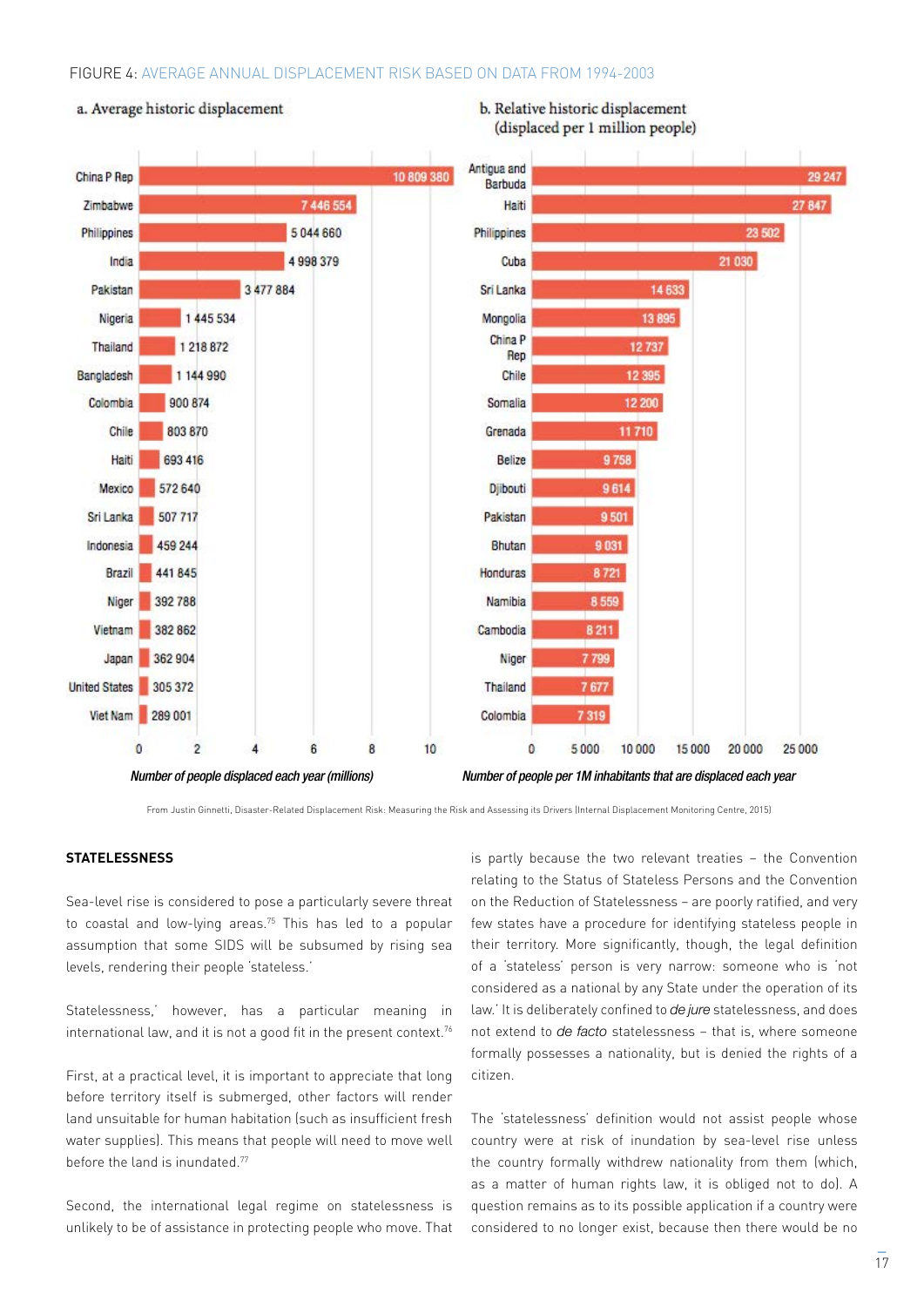

Damage in the aftermath of Typhoon Haiyan on the east coast of the Philippines (November 2013). © Globovisión

'state' to provide nationality. However, history shows that the international community tends to presume the continuity of states, even when some of the formal criteria of statehood start to wane.78 Thus, there is no clear means by which the treaties' benefits could be accessed.

Notwithstanding these limitations, the United Nations High Commissioner for Refugees (UNHCR) does have a mandate to prevent and reduce statelessness.79 UNHCR has suggested that in cases where states are threatened in the long term by rising sea levels, and where their populations would be likely to find themselves largely in a situation that would be similar to if not the same as if statehood had ceased,'80 its mandate to prevent and reduce statelessness would be triggered.<sup>81</sup>

### **4. The role of the Human Rights Council**

It is clear that there is a significant protection gap in the international human rights architecture for people displaced across an international border in the context of climate change and disasters. This gap relates in particular to questions of admission, legal status during stay, and conditions for return.

So what is the international human rights community doing to confront this issue?

As noted earlier in this report, the international community, led by the Council, has regularly acknowledged and expressed its concern about the negative human rights implications of climate change, and has consistently drawn particular attention to the human rights consequences of climate change-related displacement.

For example, OHCHR's landmark 2009 report on the relationship between human rights and climate change (see page 6) devoted an entire section to displacement.<sup>82</sup> It looked at the human rights implications of a range of climate change-related displacement scenarios (i.e. extreme weather-related disasters, gradual environmental deterioration, increased disaster risk resulting in relocation from high-risk zones, and social upheaval and violence attributable to climate change-related factors), and drew an important distinction between protection afforded to internally displaced persons and those displaced across international borders.

The OHCHR asserted that people displaced within national borders are entitled to the full range of human rights guarantees by a given state, including protection against arbitrary or forced displacement and rights related to housing and property restitution for displaced persons. To the extent that movement has been forced, people would also qualify for increased assistance and protection as a vulnerable group in accordance with the Guiding Principles on Internal Displacement.

For those moving across an international border due to climate change-related factors, however, OHCHR recognised that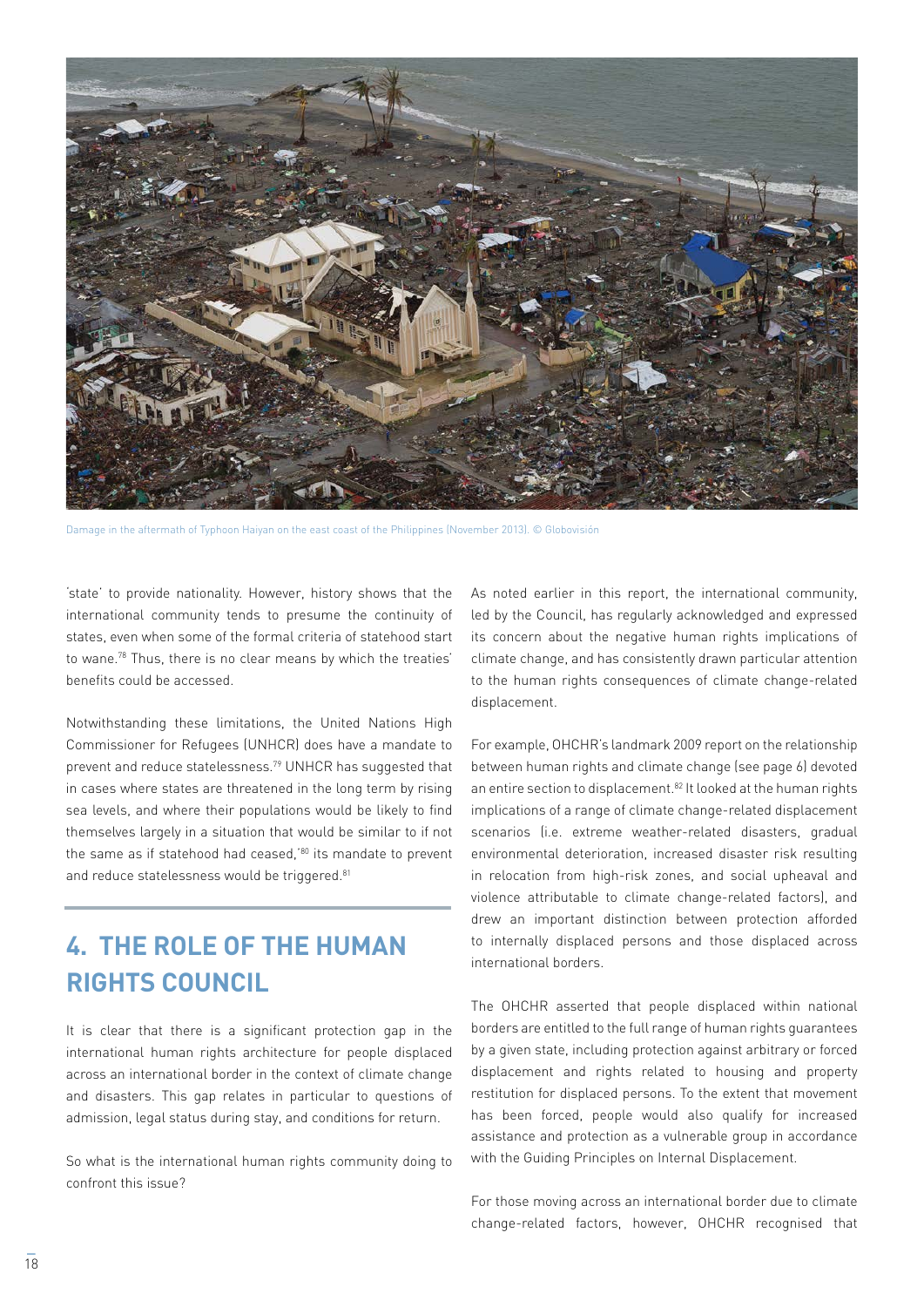while individuals should be entitled to general human rights guarantees in the receiving state, in reality they would generally not have a right of entry to that state in the first place. OHCHR noted that the Representative of the Secretary-General on the human rights of internally displaced persons (as the role then was) had suggested that a person who could not reasonably be expected to return (e.g. if assistance and protection provided by the country of origin were far below international standards) should be granted at least temporary stay.83

Concern about the human rights of people displaced across an international border in the context of disasters and the effects of climate change has also been a regular preoccupation for member states of the Council.

For example, during a 2009 panel debate on human rights and climate change at the Council, a number of states asserted that climate change-related displacement is already a major humanitarian challenge and will become increasingly significant as the planet continues to warm. They drew particular attention to the important human rights protection gap for displaced persons. Azerbaijan, for example, referred to a June 2009 report by the Norwegian Refugee Council, which showed that in 2008 alone, more than 20 million people were displaced internally by climate change-related disasters.<sup>84</sup>

A number of delegations also highlighted the human rights protection gap for countries that, over time, may be rendered largely uninhabitable. For example, the Maldives, on behalf of twelve 12 SIDS, drew attention to a joint submission by UNHCR and others to the UNFCCC's Bali Process, which stated that the 'entire populations of low-lying States such as the Maldives, Tuvalu, Kiribati and the Marshall Islands may in [the] future be obliged to leave their own country as a result of climate change. Moreover, the existence of their State as such may be threatened.'85

The Council has also adopted resolutions recognising the human rights implications of displacement in the context of disasters and the effects of climate change. For example, resolution 20/9 'recognised the adverse effects of climate change as contributors to environmental degradation and extreme weather events, which may, among other factors, contribute to human displacement,' while resolution 23/8 expressed concern at displacement caused by natural disasters, exacerbated by the expected effects of climate change and by poverty, and recognised the need for a human rights-based approach to disaster risk reduction, early warning, disaster contingency planning, disaster management and mitigation, as well as recovery efforts, to find durable solutions.'86 Most recently, Council resolution 29/15 on human rights and climate change expressed concern (in operative paragraph 1) that: 'climate change has contributed to the increase of both sudden-onset natural disasters and slow-onset events, and that these events

have adverse effects on the full enjoyment of all human rights.'

The human rights implications of climate change-related displacement have also been addressed by UN Special Procedures. For example, in August 2012, the UN Special Rapporteur on the human rights of migrants submitted a report to the General Assembly on the consequences of climate change.87

In his report, the Special Rapporteur, François Crépeau, drew states' attention to the fact that 'climate change is likely to exacerbate the frequency and intensity of extreme weather events (e.g. tropical storms, floods, heat waves) and the gradual processes of environmental degradation (e.g. desertification and soil and coastal erosion)' and asserted that 'those effects of climate change and their adverse consequences for livelihoods, public health, food security and water availability will have a major impact on human mobility.'88

Although these and similar interventions by the Council, OHCHR, Special Procedures and other parts of the international human rights system have consistently drawn attention to the scale and the nature of the human rights challenge posed by climate change and disasters, and to the related protection gap, they have been unable to propose a coherent strategy or action plan for addressing that gap.

For example, states raising the issue of climate change-related displacement during the 2009 Council debate were not able to put forward any concrete policy prescriptions beyond saying that 'this new phenomenon…creates new and complex judicial issues' and thus requires further consideration.<sup>89</sup> Similarly, the conclusions of the 2012 report of the Special Rapporteur on the human rights of migrants focused heavily on the definitional complexities of climate change-related displacement and migration, in particular the fact that people moving may 'fall in between' traditional categories of 'voluntary economic migrant' and 'asylum seekers and refugees.' The mandate-holder noted that such complexities 'may require rethinking of the human rights categories afforded to migrants and the development of eventual protection mechanisms for persons on the move.<sup>'90</sup> The only concrete policy proposal levelled by the Special Rapporteur was a suggestion for states to 'devise and implement regional migration policies and strategies to facilitate international climate-change-induced migration.'91



Aftermath of Typhoon Haiyan in Tacloban, Philippines © Balazs Gardi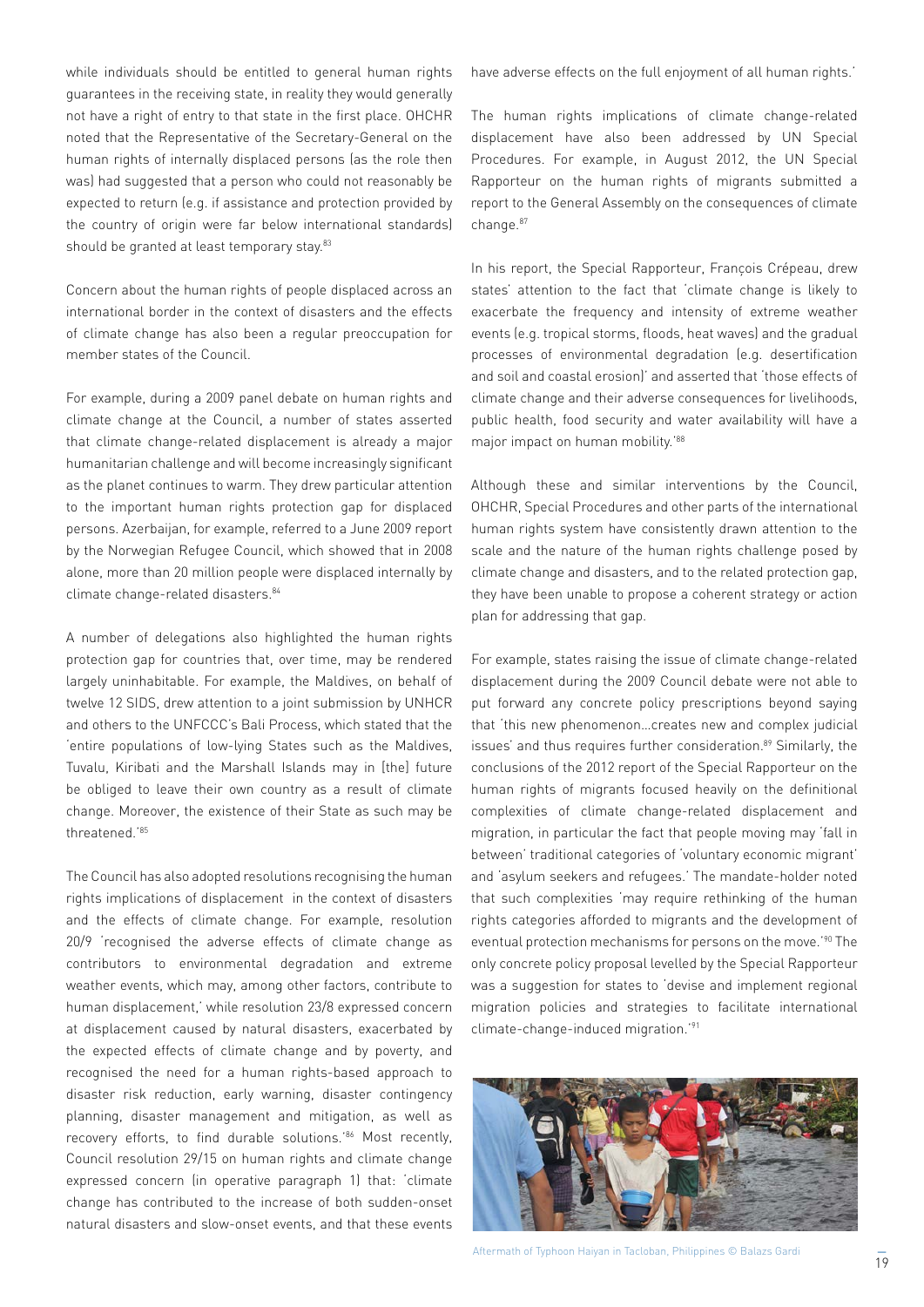# **what next?** PART III

Long-serving diplomats at the Council, worn down by an increasingly heavy agenda covering a growing range of issues, often complain that 'every issue is, potentially, a human rights issue.'

And yet the Council has neither the capacity (it sits for only 10 weeks per year, while the UN's human rights pillar receives only around 3% of the organisation's regular budget), the mandate, nor the expertise to address and solve every challenge facing humanity in the 21<sup>st</sup> century.

This, in turn explains the importance of mainstreaming human rights across other UN policies and programmes. This importance has been recognised and emphasised at the highest political levels. In General Assembly (GA) resolution 60/1 presenting the outcome of the 2005 World Summit, heads of state pledged to 'support the further mainstreaming of human rights through the United Nations system,' while GA resolution 60/251 establishing the Council mandated the new body to 'promote effective coordination and the mainstreaming of human rights.'

Mainstreaming rests upon a recognition that the Council and its mechanisms are not able to resolve every global challenge that has implications for the enjoyment of human rights. And nor should they – there are myriad other UN bodies and agencies specifically mandated to promote, for example, sustainable development, health, access to food, water and housing, gender equality, and child welfare. The role of the UN human rights system, as decided by heads of state and the GA, is rather to work with and support these other organisations by helping to integrate a rights-informed approach into the development and implementation of their respective fields of policy.

The application or mainstreaming of human rights principles and norms into these other areas of UN policy brings a range of benefits. These include emphasising the plight of individual people and communities; drawing attention and giving voice to the concerns and opinions of vulnerable and marginalised groups; enhancing equity in international decision-making; encouraging more effective, fair and sustainable outcomes through the promotion of accountability concepts and participatory and democratic principles in decision-making; emphasising international cooperation; and responding to gaps in the existing policy architecture.<sup>92</sup>

The importance and value of effective human rights mainstreaming is equally evident in the areas of climate change and displacement.

The problem of climate change will not be solved in Room XX of the Palais des Nations (i.e. by delegates of the Council). It will be solved – if it is to be solved through intergovernmental negotiation – by climate change negotiators acting within the framework provided by the UNFCCC. The role of the Council is to help the COP UNFCCC arrive at an agreement that, in its ambition, formulation and implementation, serves to respect, protect and fulfil internationally guaranteed human rights.

This means, in concrete terms: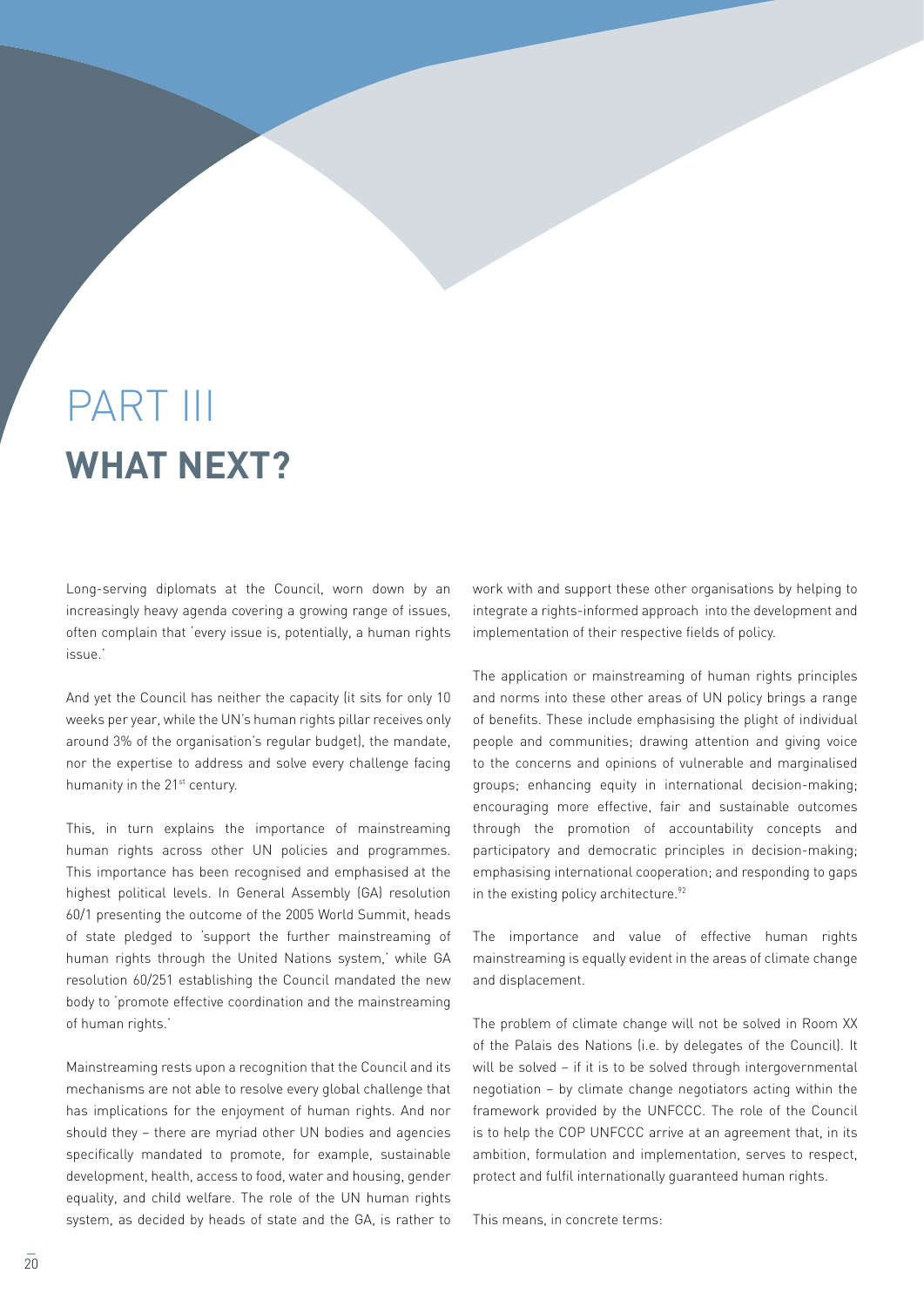

Secretary-General Ban Ki-moon at the Climate Summit 2014 at UN headquarters in New York. © United Nations Photo

1 **Making relevant Council deliberations and information**<br>available to the COP UNFCCC. As a starting point, the main sponsors of the Council's resolutions on human rights and climate change, Bangladesh and the Philippines, should ensure that future resolutions serve to transmit information on the Council's deliberations (for example, summaries of panel discussions) to the COP UNFCCC.

Further developing platforms and initiatives, like the Geneva Pledge, to bring the international human rights and climate change communities together to develop policy responses that safeguard the environment and protect human rights. In addition to increasing the number of signatories to the Pledge, states should consider, as proposed by Mary Robinson, establishing regular fora under the Council (e.g. biannual seminars or roundtables) and under the UNFCCC (such as informal 'spaces for dialogue' similar to those organised by Belgium and Nordic states on the issue of equity in 2012–14);

3 Providing expertise, where requested, on what it means, in practical terms, to adopt a rights-informed approach to climate change policy and action. For example, the human rights community might help the COP UNFCCC to develop guidelines on how to integrate human rights obligations, standards and principles into climate policy; and/or advise states parties on how to revise UNFCCC national communication reporting guidelines to include human rights;

4 Leveraging reporting processes under both the Council and the COP UNFCCC. States should be further encouraged and supported in their efforts to include consideration of the linkages between human rights and climate change in their reporting to the Council (i.e. under the UPR) and their reporting under the COP UNFCCC (i.e. national communications);

5 Promoting the 'bridging role' of Special Procedures. The new Special Rapporteur on human rights and the environment should play a key role, both formally and informally, in promoting the realisation of the above steps, and should also actively participate in relevant activities (e.g. seminars at the Council and informal 'spaces for dialogue' under the COP UNFCCC).

Likewise, the Council on its own will not be able to close the human rights protection gap for individuals displaced across borders in the context of disasters and climate change. Rather, it will require the UN's human rights pillar to work consistently and diligently with other relevant parts of the international system, such as the Nansen Initiative on Disaster-Induced Cross-Border Displacement, UNHCR, IOM and the UN Office for Disaster Risk Reduction, that are themselves grappling with the difficult and complex question of how to best protect individuals in such situations.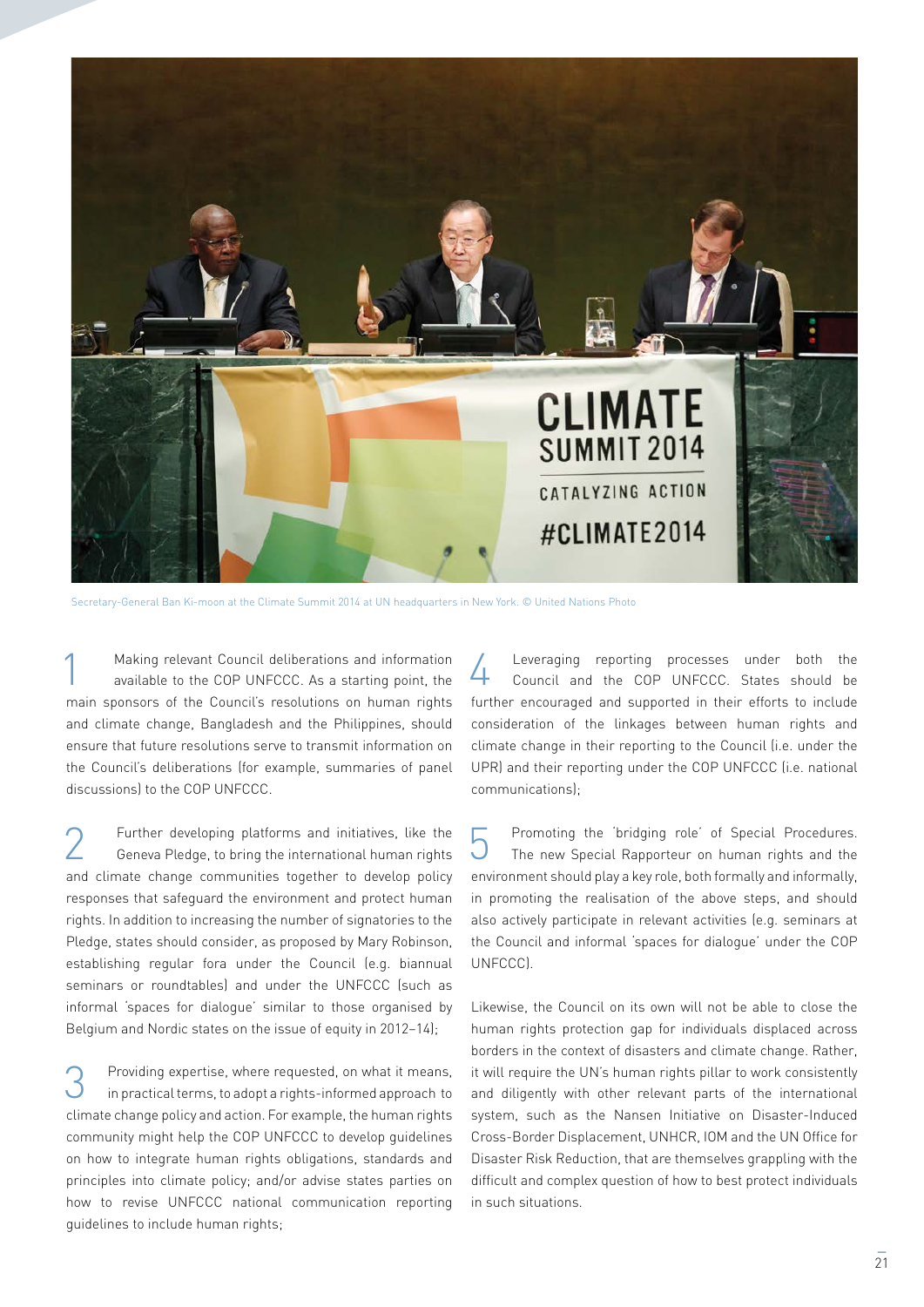### Box 4: Addressing the protection gaps related to cross-border disaster-displacement

#### *by Professor Walter Kälin, Envoy of the Chairmanship of the Nansen Initiative*

*Displacement in the context of disasters and the adverse effects of climate change raises a wide array of human rights considerations. Responses must respect the right to life and freedom of movement, as well as preserve economic, social and cultural rights.*  In situations where people are forced to flee across borders, international law does not *adequately address when disaster displaced persons should be admitted into another country, their status during stay, and the conditions upon which such displaced persons*  can be returned or find another durable solution. The Nansen Initiative, led by the *governments of Norway and Switzerland, seeks to build consensus among interested states, in consultation with other stakeholders, on how to address the legal, operational,* 



*institutional and knowledge gaps related to cross-border disaster-displacement, not through the drafting of new legal instruments or policies, but through the development of a non-binding 'Protection Agenda' that sets out examples of existing practice and areas for future action.*

*The Nansen Initiative process has highlighted that protecting the rights of cross-border disaster-displaced persons requires broadening the scope of discussions and policy developments beyond the humanitarian response phase. Over the past two years, the Nansen Initiative has sensitised stakeholders at national, (sub-)regional and international levels working in the areas of humanitarian action, human rights protection, migration management, disaster risk reduction, climate change adaptation, refugee protection and development, including in collaboration with UN Special Procedures that have an interest in the area. In particular, the Nansen Initiative process has emphasised the importance of providing meaningful information and opportunities for consultation and collaboration with disaster-displaced persons themselves, as well as other affected communities.*

*The Human Rights Council and its mechanisms could play an important role in furthering such conversations, particularly by triggering debates and action on how existing human rights law obligations can be interpreted in a manner that helps protect the rights of people displaced across borders in disaster contexts. For example, consideration could be given to whether existing human rights law obliges states to open borders to displaced persons in disaster contexts, similar to the* non-refoulement *principle in refugee law. Such considerations could contribute to strengthening policy responses to cross-border disaster-displacement, by showing that policies and actions should be informed by human rights principles and should respond to the needs of the most vulnerable.* 

Launched in October 2012 by the Governments of Norway and Switzerland, the Nansen Initiative is a state-led, bottom-up consultative process intended to build consensus on the needs of people displaced across international borders in the context of disasters and climate change. Through a series of five subregional consultations, the Nansen Initiative has gathered nuanced information about the challenges of disaster-related displacement in different parts of the world. By pinpointing protection gaps, as well good practices, it seeks to identify legal and policy interventions that may assist people to avoid displacement in the first place, and to respond more effectively when displacement occurs. For instance, consultations to date have revealed the importance of establishing effective disaster risk reduction and climate change adaptation mechanisms; creating temporary protection mechanisms to assist displaced people in the aftermath of a disaster; creating voluntary migration options to enable more permanent movement; and using carefully planned relocations as a means of moving

people out of hazardous zones. Human rights law and the principles of dignity and non-discrimination must underpin all such interventions. In October 2015, the Nansen Initiative will release its Protection Agenda, setting out the tools and strategies required at the national, regional and international levels to address mobility in the context of disasters and climate change.93

The UN High Commissioner for Refugees, António Guterres, has personally championed the issue, stating that UNHCR has a 'duty to alert states to these problems and help find answers to the new challenges they represent.'94 UNHCR was actively involved in drafting the Nansen Principles in 2011 – a set of ten non-binding, overarching principles designed to shape and inform further action on addressing the linkages between climate change and mobility, both normatively and practically. The Principles state, inter alia, that a 'more coherent and consistent approach at the international level is needed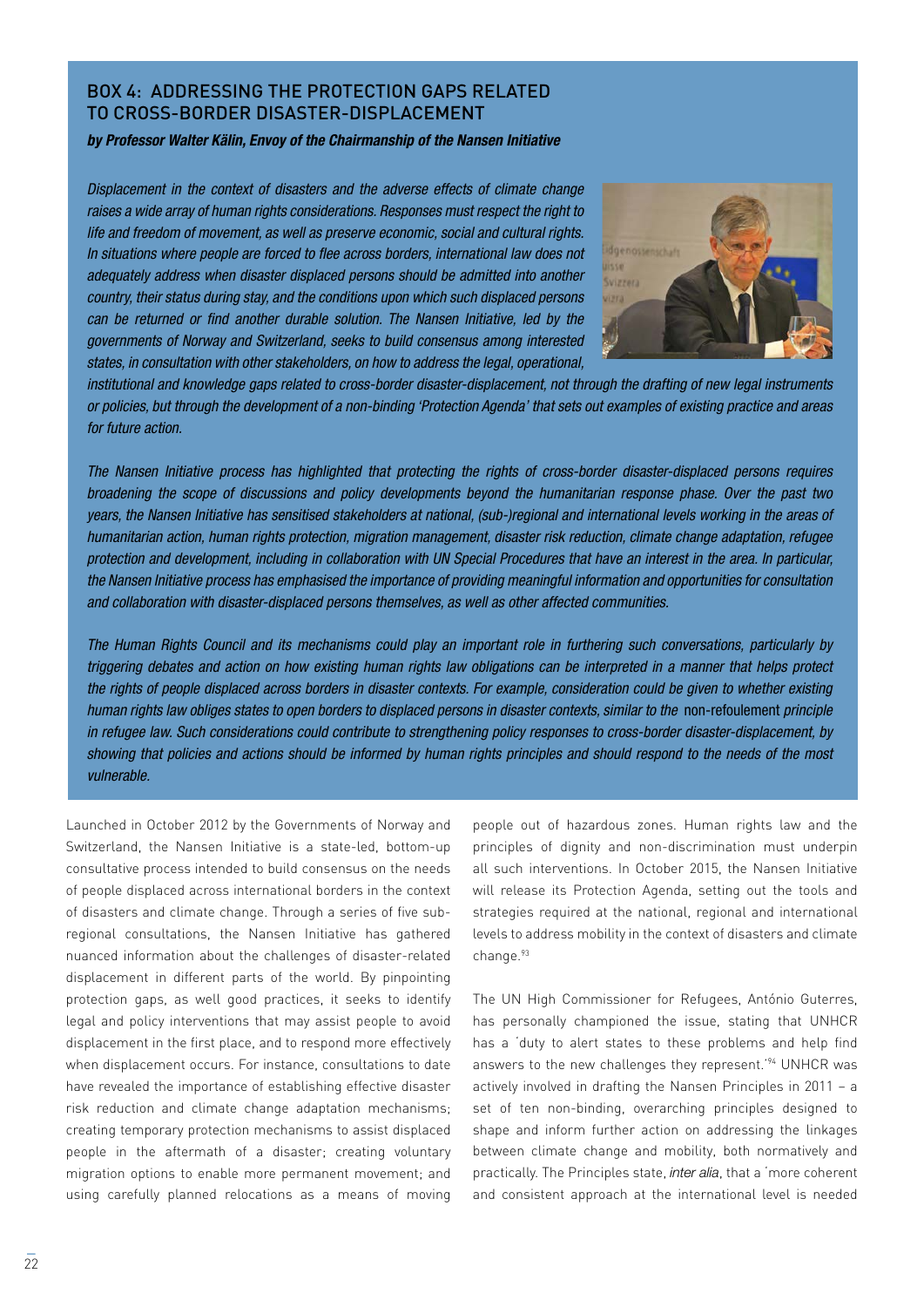to meet the protection needs of people displaced externally owing to sudden-onset disasters', and that 'States, working in conjunction with UNHCR and other relevant stakeholders, could develop a guiding framework or instrument in this regard.'95

Nevertheless, UNHCR's legal mandate does not encompass climate change or disaster-related displacement and states have been adamant that they will not extend its mandate in this regard.<sup>96</sup> In fact, it was this position that prompted Norway and Switzerland to establish the Nansen Initiative outside formal UN structures.

IOM is not part of the UN system and does not have a protection mandate. Its role is to provide services and advice to governments and migrants aimed at orderly and humane migration. Since the 1990s, it has produced a number of significant research reports on the effects of climate change-related movement, sponsored conferences and workshops, and run its own high-level intersessional dialogues on the topic.

The Nansen Initiative, UNHCR, IOM and the UN Office for Disaster Risk Reduction have repeatedly demonstrated both their awareness of the human rights dimension of their respective areas of work, and their openness to engage with the Council and its mechanisms – both formally and informally – to mainstream human rights.

In seeking to protect the rights of persons displaced across international borders in the context of disasters and climate change, the international human rights community, led by the Council, should reciprocate this openness and reach out to these organisations and initiatives.

That work, like the Council's engagement with the COP UNFCCC, should be led by Special Procedures, including the Special Rapporteur on the human rights of migrants, the Special Rapporteur on internally displaced persons, and the Special Rapporteur on human rights and the environment. Ideally, these mandates should work jointly to ensure a comprehensive and coordinated approach. To facilitate and catalyse the engagement of the international human rights system, with the full involvement of states and civil society, the Council should consider mandating OHCHR (in the context of its regular resolutions on climate change) to organise, with the UNFCCC Secretariat, the Nansen Initiative, UNHCR, the UN Office for Disaster Risk Reduction, and IOM, an inter-sessional seminar on human rights and displacement in the context of climate change and disasters.



Brookings Institution event on disaster-induced cross-border displacement (April 2014), with (left to right): Chaolka Beyani, UN Special Rapporteur on the human rights of internally displaced persons; Walter Kälin, Envoy of the Chairmanship of the Nansen Initiative; and Jane McAdam, Director of the Andrew & Renata Kaldor Centre for International Refugee Law, University of New South Wales.© Brookings Institution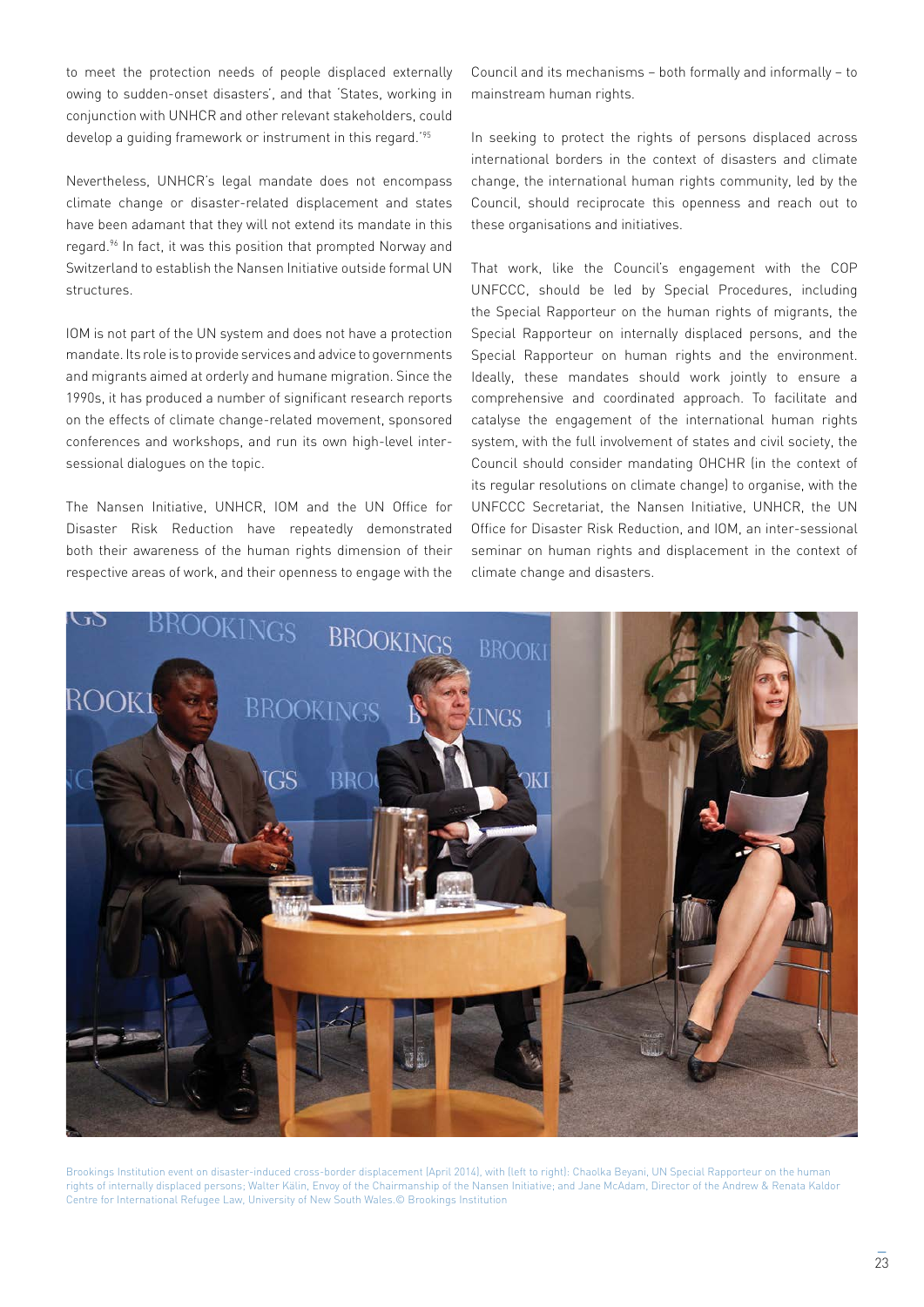

# **notes**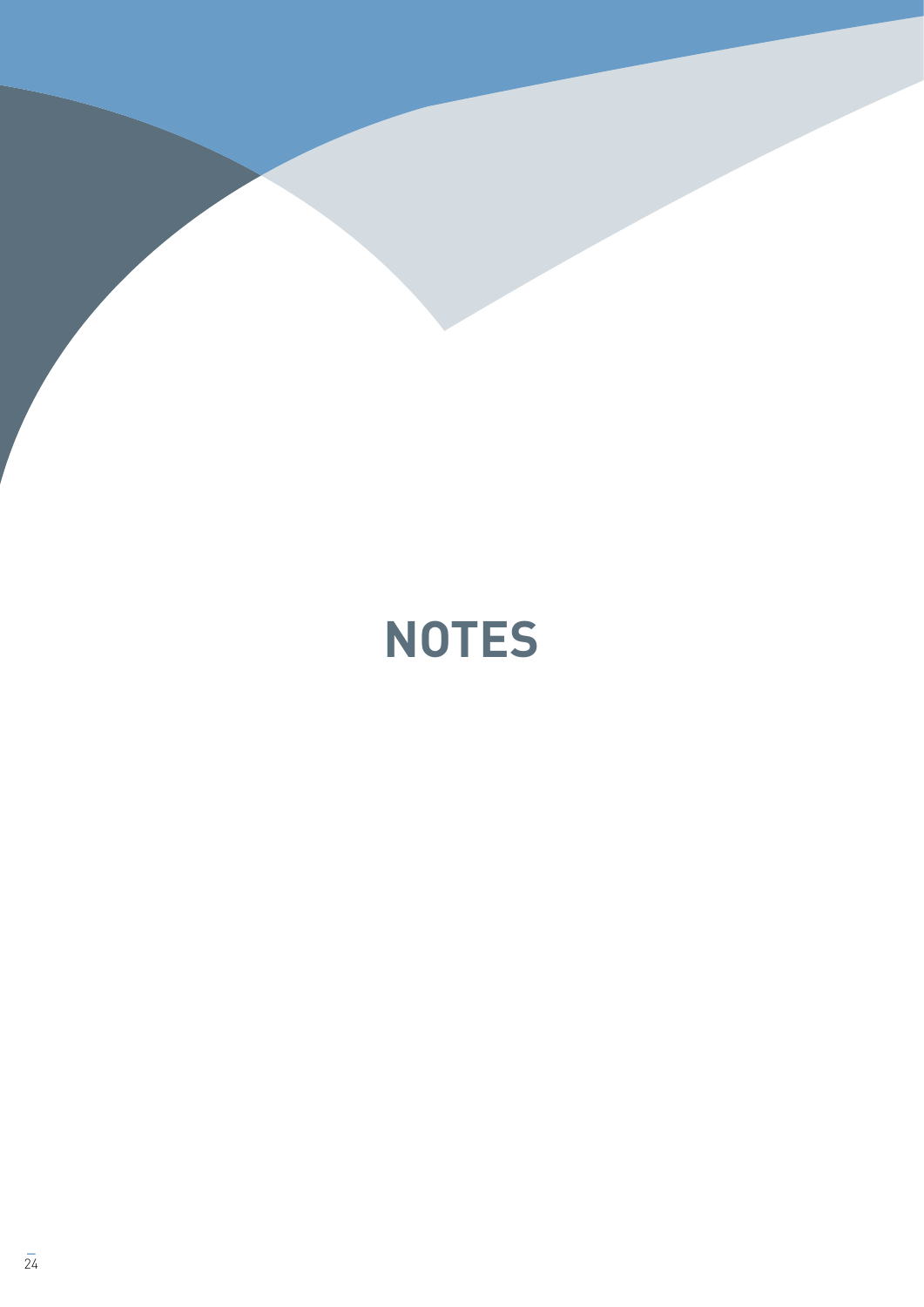1 Press Conference by United Nations High Commissioner for Human Rights, Zeid Ra'ad Al Hussein (16 October 2014) [http://www.ohchr.org/EN/](http://www.ohchr.org/EN/NewsEvents/Pages/DisplayNews.aspx?NewsID=15173&LangID=E#sthash.szM1rhZS.dpuf) [NewsEvents/Pages/DisplayNews.aspx?NewsID=15173&LangID=E#sthash.](http://www.ohchr.org/EN/NewsEvents/Pages/DisplayNews.aspx?NewsID=15173&LangID=E#sthash.szM1rhZS.dpuf) [szM1rhZS.dpuf.](http://www.ohchr.org/EN/NewsEvents/Pages/DisplayNews.aspx?NewsID=15173&LangID=E#sthash.szM1rhZS.dpuf)

2 E.g. in UN Human Rights Council res 7/23, 'Human Rights and Climate Change' (28 March 2008); UN Human Rights Council resolution 10/4, 'Human Rights and Climate Change' (25 March 2009).

3 E.g. United Nations Framework Convention on Climate Change (UNFCCC), *The Cancún Agreements: Outcome of the Work of the Ad Hoc Working Group on Long-Term Cooperative Action under the Convention,* UNFCCC Dec 1/CP.16, 9th plen. mtg, UN Doc FCCC/CP/2010/7/Add.1 (10–11 December 2010) [http://unfccc.int/resource/docs/2010/cop16/eng/07a01.](http://unfccc.int/resource/docs/2010/cop16/eng/07a01.pdf) [pdf](http://unfccc.int/resource/docs/2010/cop16/eng/07a01.pdf).

4 UNHRC res 10/4, 'Human Rights and Climate Change' (25 March 2009) [adopted without a vote].

5 Cancún Agreements (n [3](#page-3-0)) art 8.

6 See Marc Limon, 'Human Rights and Climate Change: Constructing a Case for Political Action', (2009) 33 *Harvard Environmental Law Review* 439, 450.

7 Nansen Initiative, Perspective, 'Linking Human Mobility, Disasters and Disaster Risk Reduction' (September 2014).

8 Internal Displacement Monitoring Centre (IDMC), *Global Estimates 2014: People Displaced by Disasters* (2014) 7.

9 IDMC (n [8\)](#page-4-0) 7, 9.

10 Ibid.

11 UNHCR, 'Number of Somali Refugees in Horn of Africa Passes 1 Million Mark' (17 July 2012) [http://www.unhcr.org/500554ed9.html.](http://www.unhcr.org/500554ed9.html)

12 The Government Office for Science, *Foresight: Migration and Global Environmental Change: Future Challenges and Opportunities* (The Government Office for Science, London, 2011) 37; Asian Development Bank, Addressing Climate Change and Migration in Asia and the Pacific: *Final Report* (Asian Development Bank, 2012) viii, 4.

13 UNHCR (n [11\)](#page-4-1).

14 Sendai Framework for Disaster Risk Reduction 2015–2030, UN Doc A/CONF.224/CRP.1 (18 March 2015), Preamble, para 4; para 19(c) respectively.

15 Malé Declaration on the Human Dimension of Global Climate Change (Small Island States Conference, Malé, Maldives, Nov. 13-14, 2007) 2 [http://www.ciel.org/Publications/Male\\_Declaration\\_Nov07.pdf](http://www.ciel.org/Publications/Male_Declaration_Nov07.pdf).

16 UNHRC res 7/23, 'Human Rights and Climate Change' (28 March 2008) UN Doc A/HRC/RES/7/23.

17 Office of the High Commissioner for Human Rights (OHCHR), *Report on the Relationship between Climate Change and Human Rights*, UN Doc A/HRC/10/61 (15 January 2009) [http://daccess-dds-ny.un.org/](http://daccess-dds-ny.un.org/doc/UNDOC/GEN/G09/103/44/PDF/G0910344.pdf?OpenElement) [doc/UNDOC/GEN/G09/103/44/PDF/G0910344.pdf?OpenElement](http://daccess-dds-ny.un.org/doc/UNDOC/GEN/G09/103/44/PDF/G0910344.pdf?OpenElement). Scholars have also paid increasing attention to the topic. See e.g. John Knox and Ramin Pejan, 'Human Rights Principles, Climate Change and the Rights of the Child' in *The Challenges of Climate Change: Children on the Front Line* (UNICEF Office of Research and Innocenti Insight, Florence, 2014); Edward Cameron and Marc Limon, 'Restoring the Climate by Realizing Rights: The Role of the International Human Rights System' (2012) 21 *Review of European Community and International Environmental Law* 204; Stephen Humphreys (ed), *Human Rights and Climate Change* (Cambridge University Press, Cambridge, 2010); International Council on Human Rights Policy, 'Climate Change and Human Rights: A Rough Guide' (Report, 2008) http://www.ichrp.org/files/reports/45/136\_report.pdf: Daniel Bodansky, 'Introduction: Climate Change and Human Rights: Unpacking the Issues' (2010) 38 *Georgia Journal of International and Comparative Law* 511; John H Knox, 'Climate Change and Human Rights Law' (2009) 50 *Virginia Journal of International Law* 163; Ole W Pedersen, 'The Janus-Head of Human Rights and Climate Change: Adaptation and Mitigation' (2011) 80 *Nordic Journal of International Law* 403; Pamela Stephens, 'Applying Human Rights Norms to Climate Change: The Elusive Remedy' (2010) 21 *Colorado Journal of International Environmental Law and Policy* 49.

18 UNHRC res 10/4, 'Human Rights and Climate Change' (25 March 2009) UN Doc A/HRC/RES/10/4.

19 For the concept note and a summary of the panel debate, see [http://www.ohchr.org/EN/Issues/HRAndClimateChange/Pages/Panel.aspx.](http://www.ohchr.org/EN/Issues/HRAndClimateChange/Pages/Panel.aspx)

20 Interview by Marc Limon with an Asian delegate to the Human Rights Council (2010).

21 The 10 members of the core group were: Bangladesh, Costa Rica, Germany, Ghana, Maldives, Philippines, Switzerland, UK, Uruguay and Zambia.

22 UNFCCC 15<sup>th</sup> Session of the Conference of Parties (COP15) (7– 18 December 2009).

23 Cancún Agreements (n [3\)](#page-3-0) 2.

24 Ibid, para 14(f).

25 Interview by Marc Limon with AOSIS delegate to the UNFCCC (2009).

26 For a comprehensive early summary of how different Special Rapporteurs, the Council and treaty bodies have addressed climate change, see John Knox, Independent Expert on Human Rights and the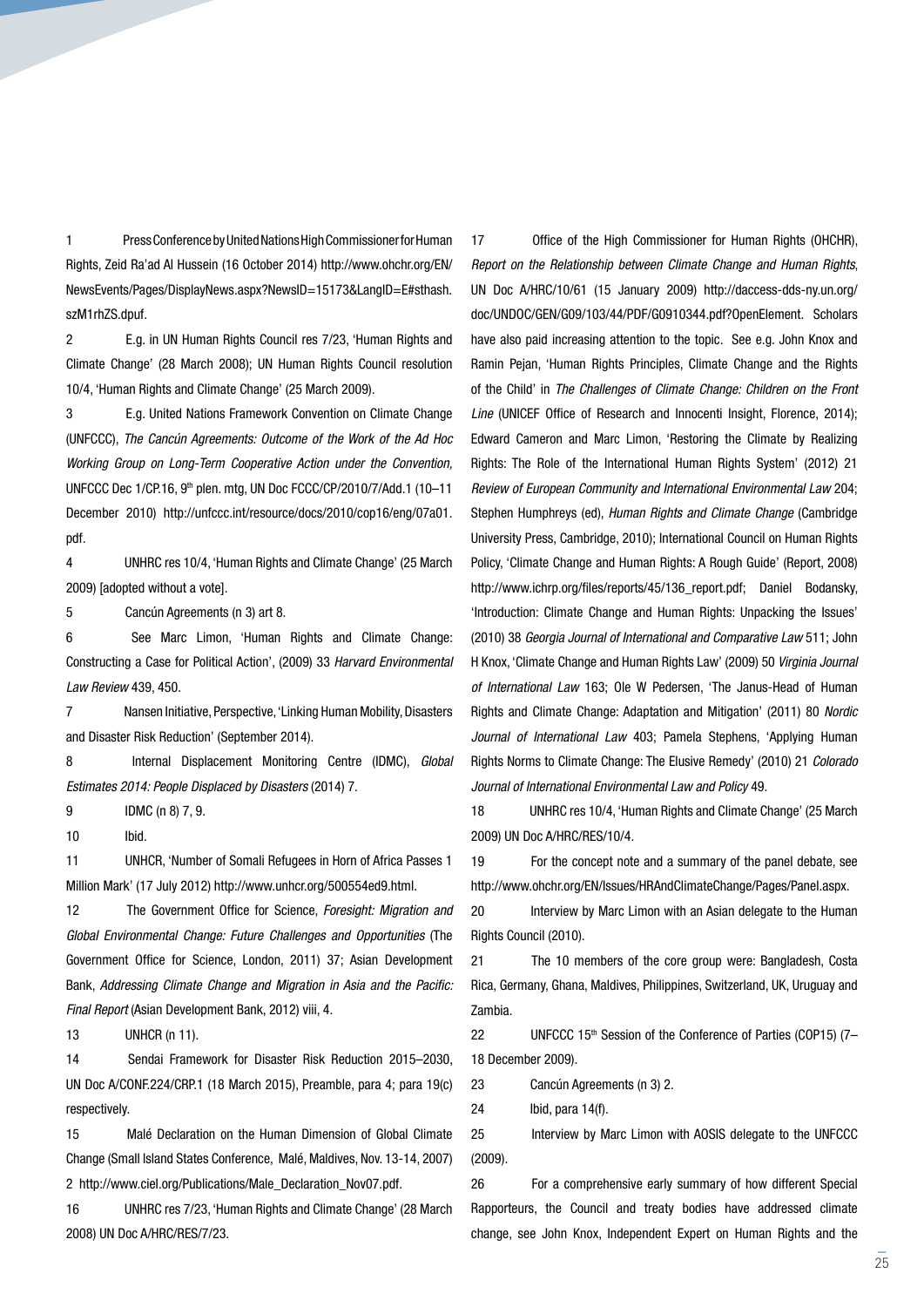Environment, *Mapping Human Rights Obligations Relating to the Enjoyment of a Safe, Clean, Healthy and Sustainable Environment* (June 2014) [http://](http://ieenvironment.org/2014/08/08/report-on-climate-change-and-human-rights/) [ieenvironment.org/2014/08/08/report-on-climate-change-and-human](http://ieenvironment.org/2014/08/08/report-on-climate-change-and-human-rights/)[rights/.](http://ieenvironment.org/2014/08/08/report-on-climate-change-and-human-rights/)

27 See e.g. ibid, reviewing reports from the UN Special Rapporteur on adequate housing as a component of the right to an adequate standard of living, and the Special Rapporteur on the human rights of internally displaced persons. Since then, other Special Rapporteurs, such as the Special Rapporteur on the human rights of migrants, have similarly explored the relationship between climate change and human rights.

28 Most notably the UN Committee on Economic, Social and Cultural Rights, but also the Human Rights Committee.

29 See Cameron and Limon (n 17), 214.

30 Ibid.

31 Informal discussions by Marc Limon with diplomats from Costa Rica, Maldives and Switzerland.

32 UNHRC res 19/10, 'Human Rights and the Environment' (22 March 2012) UN Doc A/HRC/RES/19/10, preambular paragraph 12, operative para 1.

33 *Report of the Independent Expert on the Issue of Human Rights Obligations relating to the Enjoyment of a Safe, Clean, Healthy and Sustainable Environment, John H Knox: Mapping Report*, UN Doc A/ HRC/25/53 (30 December 2013).

34 Note, however, that we caution against using this framework of specific obligations as proposed language in Paris.

35 'Statement of the United Nations Special Procedures Mandate Holders on the occasion of the Human Rights Day: Climate Change and Human Rights' (Geneva, 10 December 2014) [http://www.ohchr.org/EN/](http://www.ohchr.org/EN/NewsEvents/Pages/DisplayNews.aspx?NewsID=15393&LangID=E#sthash.dRE1l0Cw.dpuf) [NewsEvents/Pages/DisplayNews.aspx?NewsID=15393&LangID=E#sthash.](http://www.ohchr.org/EN/NewsEvents/Pages/DisplayNews.aspx?NewsID=15393&LangID=E#sthash.dRE1l0Cw.dpuf) [dRE1l0Cw.dpuf](http://www.ohchr.org/EN/NewsEvents/Pages/DisplayNews.aspx?NewsID=15393&LangID=E#sthash.dRE1l0Cw.dpuf).

36 For example, some UNFCCC COP decisions have sought to take forward aspects of a rights-informed approach to climate change. A number of decisions have addressed (either explicitly or implicitly) equality, nondiscrimination and the rights of vulnerable groups, including in relation to gender equality (decision 23/CP.18); children's rights (decision 1/CP.16; decision 2/CP.17; decision 15/CP.18); the rights of persons with disabilities (decision 1/CP.16; decision 2/CP.17; decision 15/CP.18); and indigenous rights (decision 1/CP.16; decision 15/CP.18; decision 10/CP.19). Other decisions have sought to promote better climate change policymaking by emphasising procedural rights including participation, access to information and transparency (decision 1/CP.16; decision 5/CP.17; decision 12/CP.18, decision 15/CP.18).

37 Mary Robinson Foundation for Climate Justice, 'Incorporating Human Rights into Climate Action' (October 2014) http://www.mrfcj.org/ pdf/2014-10-20-Incorporating-Human-Rights-into-Climate-Action.pdf. They were: Afghanistan, Algeria, Angola, Bangladesh, Belgium, Benin,

Bhutan, Brazil, Czech Republic, Denmark, Dominica, DPR Korea, Ecuador, El Salvador, Estonia, EU, Finland, France, Greece, Haiti, Honduras, Iceland, India, Italy, Lesotho, Liberia, Liechtenstein, Mali, Mexico, Moldova, Monaco, Morocco, Namibia, Netherlands, Norway, Panama, Paraguay, Peru, Poland, Serbia, Seychelles, Slovakia, Slovenia, South Africa, Sweden, Switzerland, Turkey, UK and Uruguay.

38 Belgium, Bhutan, Czech Republic, Denmark, Ecuador, EU, Greece, Honduras, Italy, Lesotho, Liechtenstein, Mali, Mexico, Moldova, Monaco, Namibia, Paraguay, Peru, Slovenia, South Africa, Sweden, Turkey and UK.

39 Belgium, Czech Republic, Denmark, Finland, Greece and Sweden.

40 The 25 that were also initial co-sponsors of UNHRC res 7/23 were: Bangladesh, Belgium, Bhutan, El Salvador, Estonia, Finland, France, Greece, Iceland, India, Italy, Mali, Monaco, Netherlands, Norway, Panama, Peru, Serbia, Seychelles, Slovakia, Slovenia, Sweden, Switzerland, UK and Uruguay.

41 UPR state reports presented between 2010 and 2014.

42 UNHRC res 26/27, 'Human Rights and Climate Change' (27 June 2014) UN Doc A/HRC/RES/26/27 [adopted without a vote].

43 28th Session of the Human Rights Council, 'Full-Day Discussion on Human Rights and Climate Change' (6 March 2015).

44 The new High Commissioner has repeatedly spoken of the importance, from a human rights perspective, of responding to climate change, for example in his first press conference, and in his statement to the Council under item 2 (*Annual Report of the United Nations High Commissioner for Human Rights*) during the 28<sup>th</sup> regular session (5<sup>th</sup> March 2014), [see Human Rights Council extranet].

45 'A New Climate Change Agreement Must Include Human Rights Protections for All: An Open Letter from Special Procedures Mandate-Holders of the Human Rights Council to the State Parties to the UN Framework Convention on Climate Change on the occasion of the Meeting of the Ad Hoc Working Group on the Durban Platform for Enhanced Action in Bonn (20–25 October 2014)' (17 October 2014) [http://www.ohchr.org/](http://www.ohchr.org/Documents/HRBodies/SP/SP_To_UNFCCC.pdf) [Documents/HRBodies/SP/SP\\_To\\_UNFCCC.pdf](http://www.ohchr.org/Documents/HRBodies/SP/SP_To_UNFCCC.pdf).

46 'Statement of the United Nations Special Procedures Mandate Holders' (n 35).

47 UNFCCC Ad Hoc Working Group on the Durban Platform for Enhanced Action, Implementation of All the Elements of Decision 1/CP.17: Negotiating Text, UN Doc FCCC/ADP/2015/1 (25 February 2015).

48 Geneva Pledge on Human Rights in Climate Action (13 February 2015), signed by Chile, Costa Rica, France, Guatemala, Ireland, Kiribati, Maldives, Marshall Islands, Micronesia, Mexico, Palau, Panama, Peru, Philippines, Uganda, Uruguay, Samoa and Sweden.

49 Statement by France, 28<sup>th</sup> session of the Human Rights Council (6 March 2015), translated from French.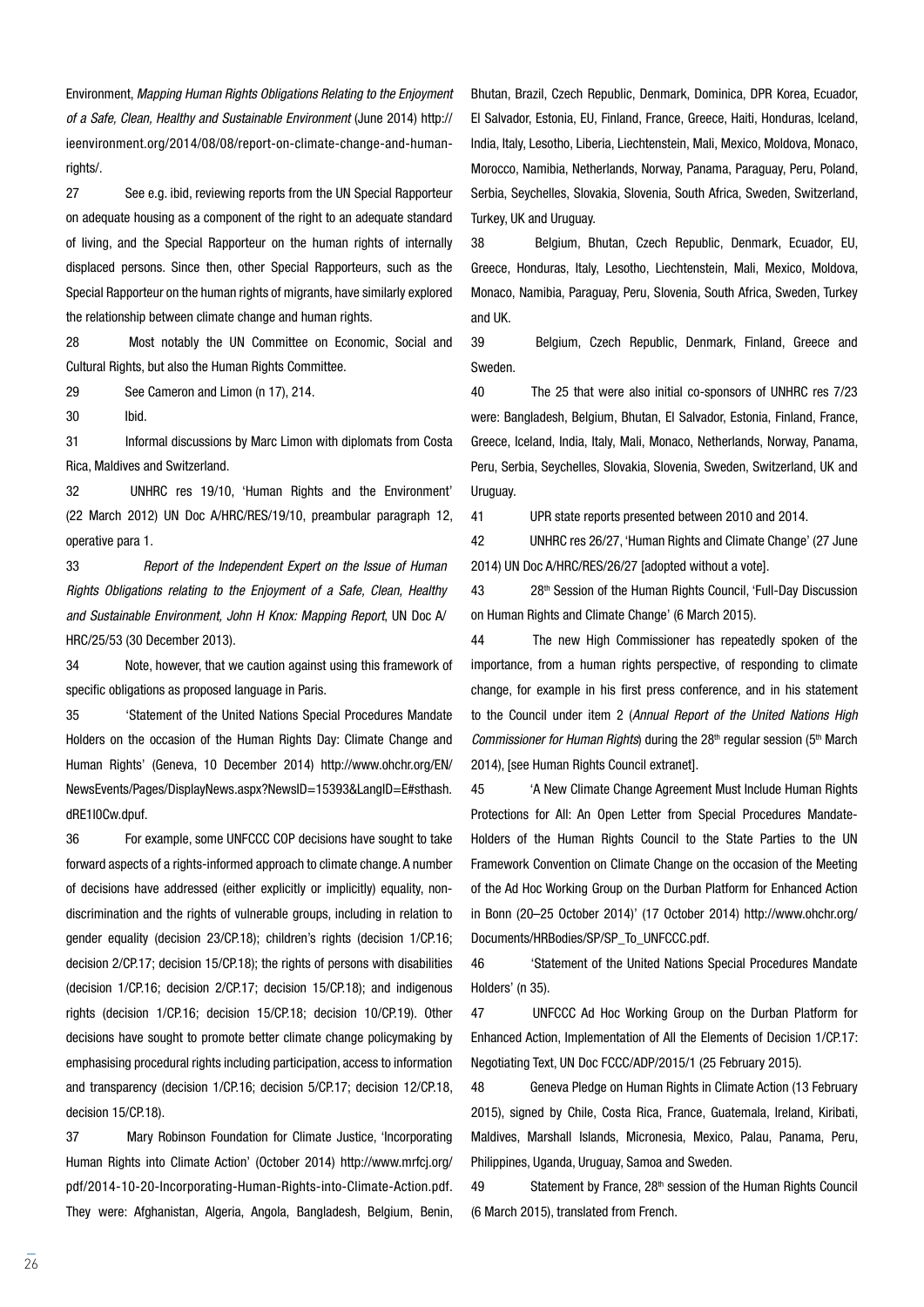50 Joint statement by Sweden, Denmark, Finland, Iceland and Norway, 28<sup>th</sup> session of the Council (6 March 2015).

51 Statement by Dan Bondi Ogolla (Coordinator and Principal Legal Advisor, UNFCCC Secretariat), 28<sup>th</sup> session of the Human Rights Council (6 March 2015) [http://www.ohchr.org/EN/NewsEvents/Pages/DisplayNews.](http://www.ohchr.org/EN/NewsEvents/Pages/DisplayNews.aspx?NewsID=15658&LangID=E) [aspx?NewsID=15658&LangID=E](http://www.ohchr.org/EN/NewsEvents/Pages/DisplayNews.aspx?NewsID=15658&LangID=E).

52 Statement by Mary Robinson, President of the Mary Robinson Foundation – Climate Justice,  $28<sup>th</sup>$  session of the Human Rights Council (6 March 2015) [http://www.ohchr.org/EN/NewsEvents/Pages/DisplayNews.](http://www.ohchr.org/EN/NewsEvents/Pages/DisplayNews.aspx?NewsID=15658&LangID=E) [aspx?NewsID=15658&LangID=E](http://www.ohchr.org/EN/NewsEvents/Pages/DisplayNews.aspx?NewsID=15658&LangID=E).

53 Climate Council Australia, 'Damage from Cyclone Pam was Exacerbated by Climate Change' (Briefing Statement 2015) 2 [http://www.](http://www.climatecouncil.org.au/uploads/417d45f46cc04249d55d59be3da6281c.pdf) [climatecouncil.org.au/uploads/417d45f46cc04249d55d59be3da6281c.](http://www.climatecouncil.org.au/uploads/417d45f46cc04249d55d59be3da6281c.pdf) [pdf](http://www.climatecouncil.org.au/uploads/417d45f46cc04249d55d59be3da6281c.pdf).

54 Ibid, 3.

55 Ibid, 2.

56 IDMC (n [8\)](#page-4-0) 7, 33.

57 International Federation of Red Cross and Red Crescent Societies (IFRC), World Disasters Report 2012 (2012) 20 [https://www.ifrc.](https://www.ifrc.org/en/publications-and-reports/world-disasters-report/world-disasters-report-2012---focus-on-forced-migration-and-displacement/) [org/en/publications-and-reports/world-disasters-report/world-disasters](https://www.ifrc.org/en/publications-and-reports/world-disasters-report/world-disasters-report-2012---focus-on-forced-migration-and-displacement/)[report-2012---focus-on-forced-migration-and-displacement/](https://www.ifrc.org/en/publications-and-reports/world-disasters-report/world-disasters-report-2012---focus-on-forced-migration-and-displacement/).

58 IDMC (n [8\)](#page-4-0) 7.

59 See W Neil Adger et al, 'Human Security' in Intergovernmental Panel on Climate Change (IPCC), *Climate Change 2014: Impacts, Adaptation, and Vulnerability. Part A: Global and Sectoral Aspects. Contribution of Working Group II to the Fifth Assessment Report of the Intergovernmental Panel on Climate Change* (Cambridge University Press, Cambridge, 2014) 767 and literature cited there.

60 Ibid, 767.

61 Interview by Marc Limon with Western delegate at the Human Rights Council (2013).

62 IPCC (n 59), 767.

63 See e.g. Richard Black and Michael Collyer, '"Trapped" Populations: Limits on Mobility at Times of Crisis' in Susan F Martin, Sanjula Weerasinghe and Abbie Taylor (eds), *Humanitarian Crises and Migration: Causes, Consequences and Responses* (Routledge, Abingdon, 2014).

64 Guiding Principles on Internal Displacement, UN Doc E/ CN.4/1998/53/Add.2 (1998)<http://www.unhcr.org/43ce1cff2.html>.

65 For the purposes of the Guiding Principles, 'internally displaced persons' are described in Principle 2 as: 'persons or groups of persons who have been forced or obliged to flee or to leave their homes or places of habitual residence, in particular as a result of or in order to avoid the effects of armed conflict, situations of generalized violence, violations of human rights or natural or human-made disasters, and who have not crossed an internationally recognized State border'. In 2013, a group of non-government experts drafted the Peninsula Principles on Climate

Displacement within States [http://displacementsolutions.org/wp-content/](http://displacementsolutions.org/wp-content/uploads/FINAL-Peninsula-Principles-FINAL1.pdf) [uploads/FINAL-Peninsula-Principles-FINAL1.pdf.](http://displacementsolutions.org/wp-content/uploads/FINAL-Peninsula-Principles-FINAL1.pdf) This is neither a formal nor a soft law instrument, but an attempt to 'provide a comprehensive normative framework, based on principles of international law, human rights obligations and good practice, within which the rights of climate displaced persons can be addressed' (Principle 1(a)). One concern to note is its definition of 'climate displacement' (movement 'due to the effects of climate change' (Principle 2(b)), given the multicausality issue outlined in Box 1 above.

66 The Government Office for Science (n [12](#page-4-2)) 37; Asian Development Bank (n [12\)](#page-4-2) viii, 4.

67 More detailed analysis of these issues is contained in Jane McAdam, *Climate Change, Forced Migration, and International Law* (Oxford University Press, Oxford, 2012).

68 See the New Zealand cases discussed below.

69 IPCC (n 59) 771 (citations omitted). See that report for details of relevant scientific and legal literature.

70 *AF (Kiribati)* [2013] NZIPT 800413, para 74. See also the New Zealand courts' analysis of this case: *Teitiota v Chief Executive of the Ministry of Business, Innovation and Employment* [2014] NZCA 173; *Ioane Teitiota v The Chief Executive of the Ministry of Business Innovation and Employment* [2013] NZHC 3125.

71 *AF (Kiribati)* (n [70](#page-17-0)) para 89.

72 *AC (Tuvalu)* [2014] NZIPT 800517-520, para 100. See also the Tribunal's discussion of the meaning of 'treatment'.

73 Ibid, para 76.

74 Ibid, paras 84-98.

75 LA Nurse et al, 'Small Islands' in IPCC, *Climate Change 2014: Impacts, Adaptation, and Vulnerability. Part B: Regional Aspects. Contribution of Working Group II to the Fifth Assessment Report of the Intergovernmental Panel on Climate Change* (Cambridge University Press, Cambridge, 2014) 1619.

76 See McAdam (n [67](#page-16-0)) ch 5.

77 Ibid, 131: IPCC (n 75) 1622-23.

78 See McAdam (n 67) ch 5; Jenny Grote Stoutenburg, 'Thresholds of Effective Statehood and the Continued Recognition of "Deterritorialized" Island States' in Michael B Gerrard and Gregory E Wannier (eds), *Threatened Island Nations: Legal Implications of Rising Seas and a Changing Climate* (Cambridge University Press, Cambridge, 2013).

79 See e.g. UNGA Res 50/152 (9 February 1996), reiterated in UNGA Res 61/137 (25 January 2007), UNGA Res 62/124 (24 January 2008), UNGA Res 63/148 (27 January 2009).

80 UNHCR, 'High Commissioner's Dialogue on Protection Challenges: Breakout Session 1: Gaps in the International Protection Framework and its Implementation: Report by the Co-Chairs' (8–9 December 2010) 2.

81 See e.g. UNGA res 50/152 (9 February 1996), reiterated in UNGA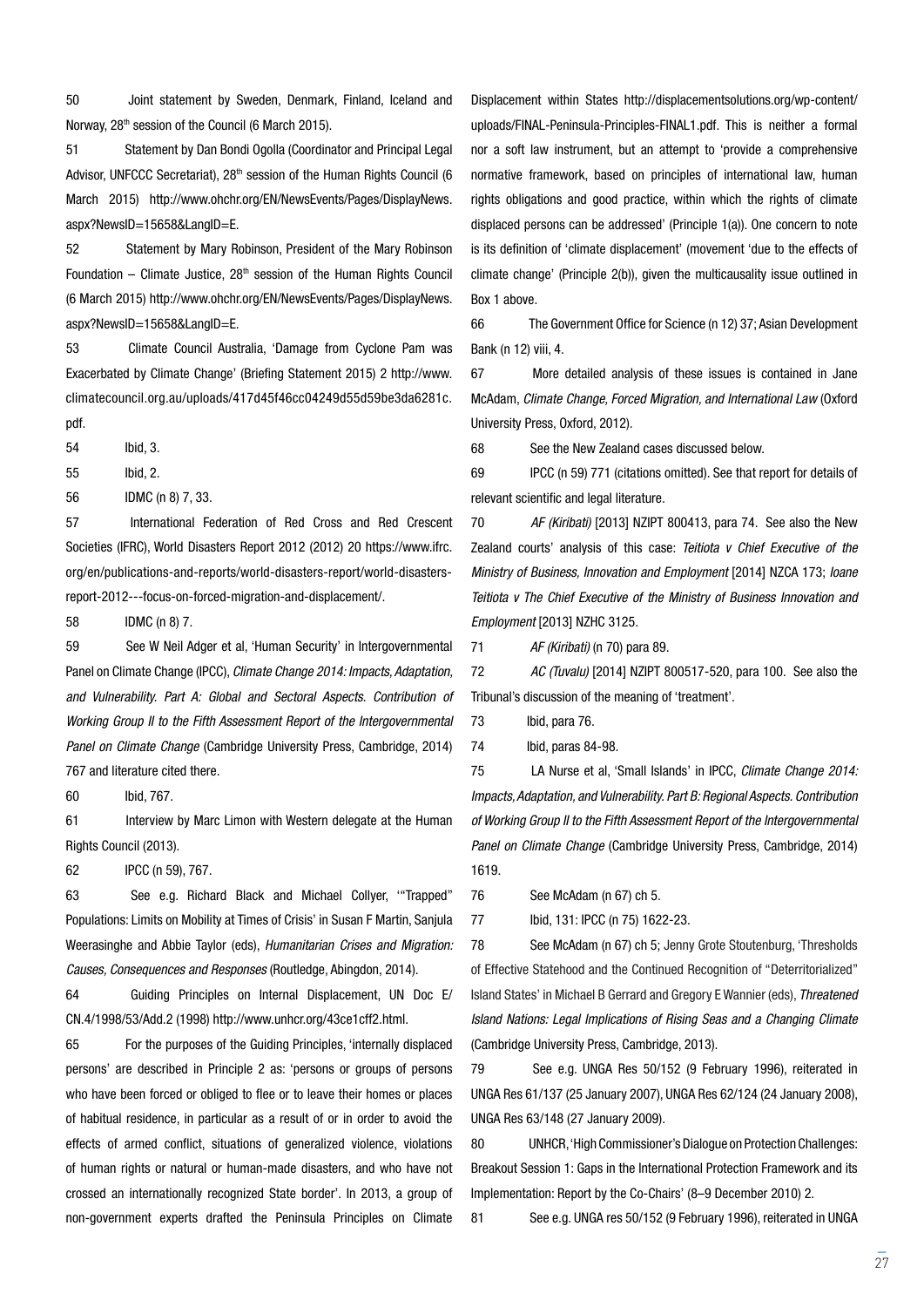res 61/137 (25 January 2007), UNGA res 62/124 (24 January 2008), UNGA res 63/148 (27 January 2009).

82 OHCHR (n 17).

83 Ibid, para 59, citing the Representative of the Secretary-General on human rights of internally displaced persons, *Displacement Caused by the Effects of Climate Change: Who Will Be Affected and What Are the Gaps in the Normative Framework for Their Protection?* (Background paper, 2008) [http://www2.ohchr.org/english/issues/climatechange/submissions.htm.](http://www2.ohchr.org/english/issues/climatechange/submissions.htm) State practice suggests that many states do provide temporary humanitarian stay in such circumstances, but they typically characterise this as an ad hoc humanitarian response rather than one mandated by law: see e.g. McAdam (n 67) ch 4.

84 Statement by Azerbaijan, panel debate, 11<sup>th</sup> session of the Human Rights Council (15 June 2009), cited in Marc Limon, 'Human Rights Obligations and Accountability in the Face of Climate Change', (2010) 38 *Georgia Journal of International and Comparative Law* 543. They were referring to Norwegian Refugee Council, Annual Report 2009 3 [http://www.](http://www.nrc.no/arch/img.aspx?file_id=9169043&ext=.pdf) [nrc.no/arch/img.aspx?file\\_id=9169043&ext=.pdf.](http://www.nrc.no/arch/img.aspx?file_id=9169043&ext=.pdf)

85 'Climate Change and Statelessness: An Overview', Submission by the United Nations High Commissioner for Refugees, supported by the International Organization for Migration and the Norwegian Refugee Council, to the  $6<sup>th</sup>$  session of the Ad Hoc Working Group on Long-Term Cooperative Action (AWG-LCA 6) under the UN Framework Convention on Climate Change (UNFCCC) (Bonn, 15 May 2009) [http://www.refworld.org/](http://www.refworld.org/pdfid/4a2d189d3.pdf) [pdfid/4a2d189d3.pdf.](http://www.refworld.org/pdfid/4a2d189d3.pdf)

86 UNHRC res 23/8 (2013), 'Mandate of the Special Rapporteur on the Human Rights of Internally Displaced Persons', para 11.

87 *Report of the Special Rapporteur on the Human Rights* of Migrants, UN Doc A/67/299 (2012).

88 Ibid, para 20.

89 Statement of Monaco, Panel Discussion on Human Rights and Climate Change,  $11<sup>th</sup>$  session of the Human Rights Council (15<sup>th</sup> June 2009), cited in Limon (n 84) 581.

90 *Report of the Special Rapporteur* (n 87) para 65.

91 Ibid, para 93(f).

92 See Limon (n 6) 450–52.

93 'The Nansen Initiative, *Cross-Border Displacement in the context of Disasters and Climate Change: A Protection Agenda* (Draft, 8 April 2015) http://www.nanseninitiative.org/global-consultations/. For a detailed discussion of attempts by the international community to address the impacts of climate change and disasters on human mobility, see Jane McAdam, 'Creating New Norms on Climate Change, Natural Disasters and Displacement: International Developments 2010–13' (2014) 29(2) *Refuge*  11.

94 António Guterres, UN High Commissioner for Refugees, 'Opening Statement' (58<sup>th</sup> Session of the Executive Committee of the High Commissioner's Programme, Geneva, 1 October 2007).

95 Nansen Principle IX, in *The Nansen Conference: Climate Change and Displacement in the 21st Century (Oslo, Norway, June 5–7, 2011)*  (Norwegian Refugee Council, Oslo, 2011) [http://www.unhcr.org/4ea969729.](http://www.unhcr.org/4ea969729.pdf) [pdf](http://www.unhcr.org/4ea969729.pdf).

96 See McAdam (n 93).